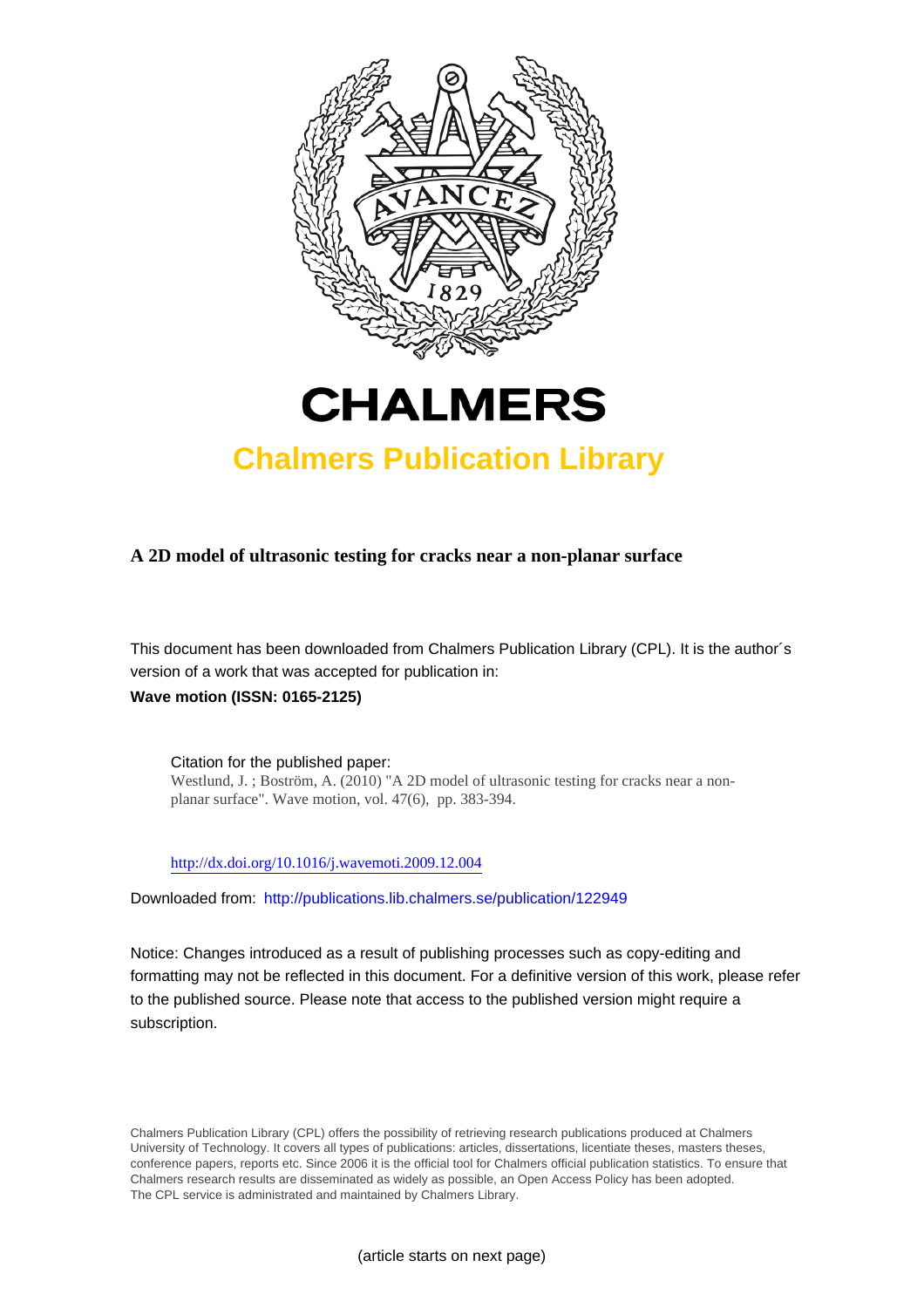# A 2D MODEL OF ULTRASONIC TESTING FOR CRACKS NEAR A NON-PLANAR SURFACE

#### J. WESTLUND, A. BOSTRÖM

Abstract. 2D P-SV elastic wave scattering by a crack near a non-planar surface is investigated. The solution method employed is based on a reformulation of the wave scattering problem as two coupled boundary integral equations (BIE): a traction BIE for the crack opening displacement (COD) and a displacement BIE for the back surface displacement. The two coupled integral equations are solved using a combination of the boundary element method (BEM) for the back surface and a series expansion of the COD in Chebyshev functions. To model an ultrasonic contact probe in transmission, the traction on the surface beneath the probe is prescribed. The action of the receiving ultrasonic probe is modelled using a reciprocity relation. A few numerical examples illustrating the influence of the back surface are given.

#### 1. INTRODUCTION

The propagation of elastic waves and scattering by defects have important applications in nondestructive testing (NDT) and evaluation (NDE), for instance in the nuclear power and aerospace industries. Many efforts have therefore been directed towards modelling of such scattering processes. A good and validated model has several important uses. It is easy to perform parametric studies with a model, and in this way costly experiments can be kept to a minimum. A model is also a valuable tool when testing procedures are developed and optimized. A model gives an increased understanding of the ultrasonic wave propagation and scattering and is also useful in qualification work.

The most important and critical defect is a crack and a lot of work has been done on the scattering by cracks. However, not so much effort has been put into the modelling of the whole NDT situation, including also models of ultrasonic probes in transmission and reception and the calibration by some standard reflector, such as a side-drilled hole. Chapman [1] and Calmon et al. [2] use combinations of the Geometrical Theory of Diffraction and the Kirchhoff approximation to consider quite general geometries, but it is hard to tell how well these approximations work in a particular case. Bövik and Boström [3] employ a hypersingular integral equation method to investigate the scattering by a strip-like crack with a close planar back surface, the results then being in essence exact.

The purpose of the present work is to investigate the scattering by a crack close to a nonplanar back surface, i.e. the surface opposite to the scanning surface. This is a situation that occurs in applications such as the testing of thick-walled pipes, with a diameter change or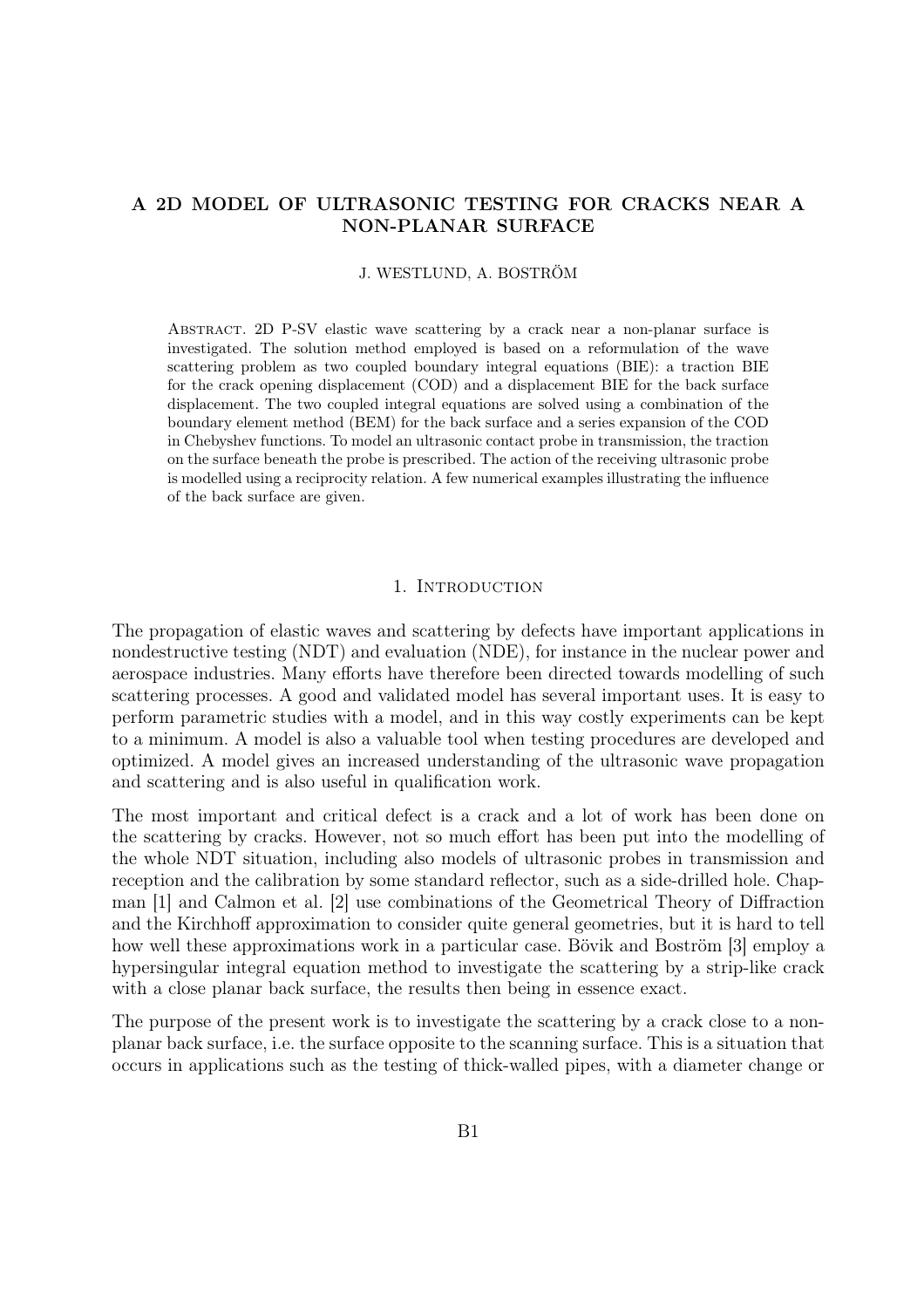a connection, in the nuclear power industry. The combination of a crack and a non-planar back surface complicates the ultrasonic testing because the signal from the crack may be masked by the signal from the non-planar surface. The 2D in-plane case is considered in this paper and this is an extension of the earlier work by Westlund [4], where the corresponding antiplane case is studied. The employed solution method is a combination of a displacement boundary integral equation (BIE) for the back surface displacement and a hypersingular traction BIE for the crack opening displacement. This gives a very effective treatment of the crack while allowing a general geometry of the back surface, and since the method is essentially exact the model provides accurate results for both high and low frequencies.

The plan of the present paper is as follows. In section 2 the scattering problem is formulated and in section 3 the different Green's tensors are discussed. In section 4 the two integral equations are derived starting from an integral representation. Section 5 describes the modelling of ultrasonic probes in transmission and reception. In section 6 the discretization of the integral equations is stated and in section 7 the numerical treatment is discussed and a few numerical examples given. Section 8 offers some concluding remarks.

### 2. Problem formulation

Consider a 2D scattering geometry as depicted in Fig. 1, where an interior strip-like crack of width 2a is located in a thick-walled component with a non-planar back surface. In the exterior of the crack the component is isotropic and homogeneous with Lamé constants  $\lambda$ and  $\mu$  and density  $\rho$ . The inclination of the crack with respect to the horizontal is given by the angle  $\beta$ .

Figure 1 also introduces two coordinate systems: the crack coordinate system  $(x_1, x_2)$  and the back surface coordinate system  $(x_1^{\rm b}, x_2^{\rm b})$ . The superscript 'b' on quantities indicate that they are represented in the back surface coordinate system. The standard transformation rules for the transformation between the two coordinate systems apply.

On the scanning surface of the component two ultrasonic contact probes are located: a transmitting ultrasonic probe  $(t)$  and a receiving ultrasonic probe  $(r)$ . The half-widths of the probes are denoted  $w_t$  and  $w_r$ , respectively, and the positions of the probes in relation to the crack center are given by  $(t_1^b, t_2^b)$  and  $(r_1^b, r_2^b)$  in the coordinate system of the back surface. As a special case one probe can act as both transmitter and receiver in a pulse-echo testing situation.

The multiple scattering between the crack and the back surface is accounted for in the model, so the distance between them may be arbitrary as long as the crack is interior and not surface-breaking. However, the distance between the scanning surface of the component and the crack and back surface is assumed to be large enough (i.e. at least a couple of wavelengths) so that multiple scattering between these surfaces can be neglected.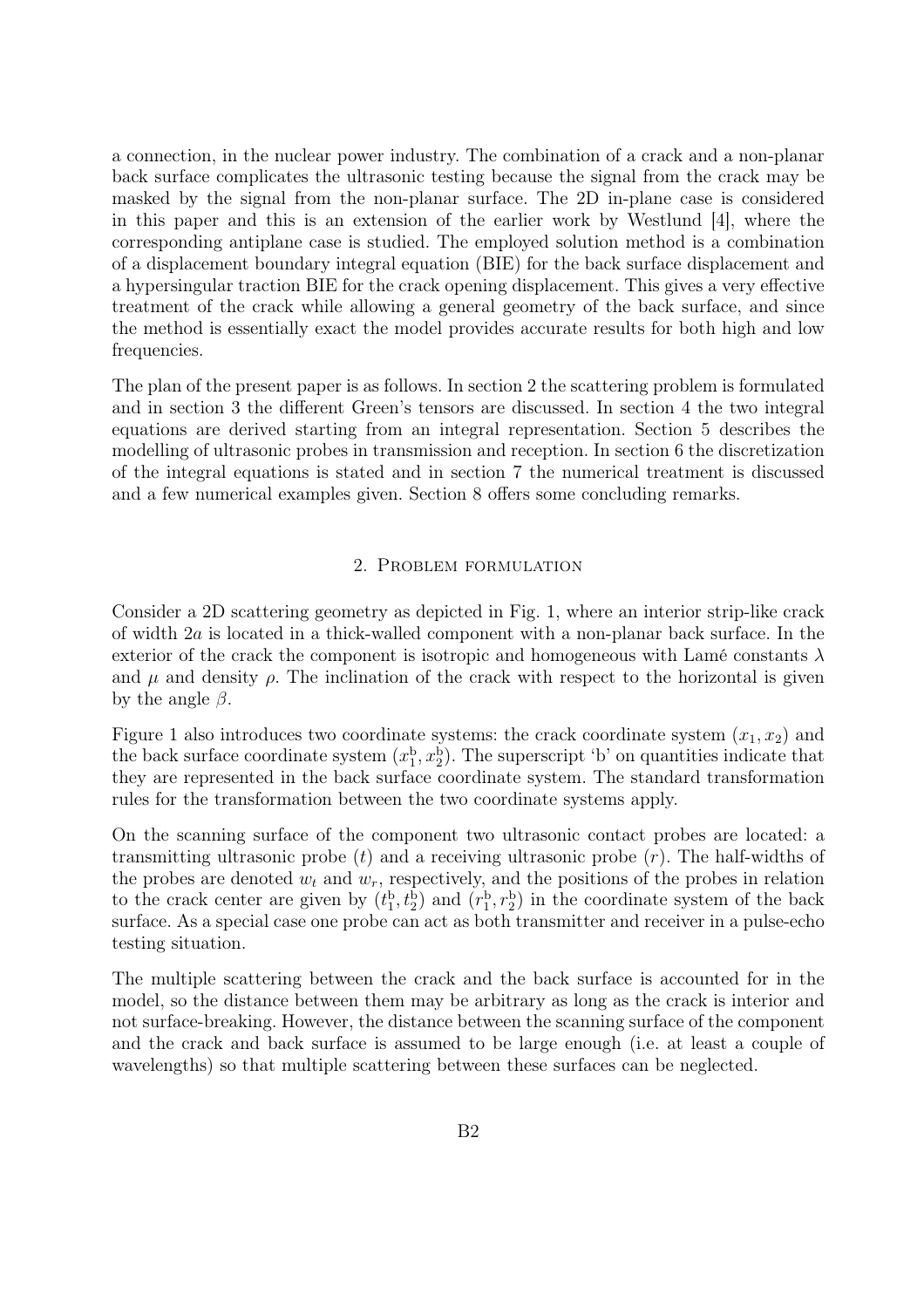

FIGURE 1. The geometry with an interior strip-like crack in a thick-walled component with a non-planar back surface.

To enable the subsequent boundary element discretization of the back surface, it is truncated at the left and right truncation limits  $T_1$  and  $T_2$ . The actual shape of the non-planar back surface  $g(x_1^b)$  may be quite arbitrary as long as it has no cusps, as scattering by such cusps is not accounted for. The back surface is assumed to be planar to the left of some lower limit b and to the right of some upper limit c, and A is the vertical distance between the lower and upper parts of the back surface.

In 2D elastodynamics the wave motion decouples into two types: in-plane P and SV waves and antiplane SH waves. In this paper the coupled P-SV wave scattering problem is treated. Time-harmonic conditions are considered, and the time-factor  $e^{-i\omega t}$  is suppressed throughout (where  $\omega$  is the angular frequency and t the time). Under these conditions the equations of motion are:

$$
\nabla \cdot \boldsymbol{\sigma} + \rho \omega^2 \boldsymbol{u} = \mathbf{0},\tag{2.1}
$$

where  $\sigma$  is the Cauchy stress tensor and u the displacement. The Cauchy stress tensor is given in terms of the stiffness tensor  $\mathcal C$  and the displacement  $\mathbf u$  by Hooke's law:

$$
\boldsymbol{\sigma} = \boldsymbol{\mathcal{C}} : \nabla \boldsymbol{u}.\tag{2.2}
$$

For the isotropic and homogeneous material considered the elastic stiffness tensor  $\mathcal C$  can be expressed as:

$$
\mathcal{C} = \lambda \mathbf{I}_2 \otimes \mathbf{I}_2 + 2\mu \mathbf{S}_4,\tag{2.3}
$$

where  $I_2$  is the second-order identity tensor and  $S_4$  the symmetric fourth-order identity tensor. By using the explicit form of the stiffness tensor (2.3) in Hooke's law (2.2), the equations of motion (2.1) can be rewritten on the familiar form:

$$
k_p^{-2} \nabla (\nabla \cdot \mathbf{u}) - k_s^{-2} \nabla \times (\nabla \times \mathbf{u}) + \mathbf{u} = \mathbf{0},
$$
\n(2.4)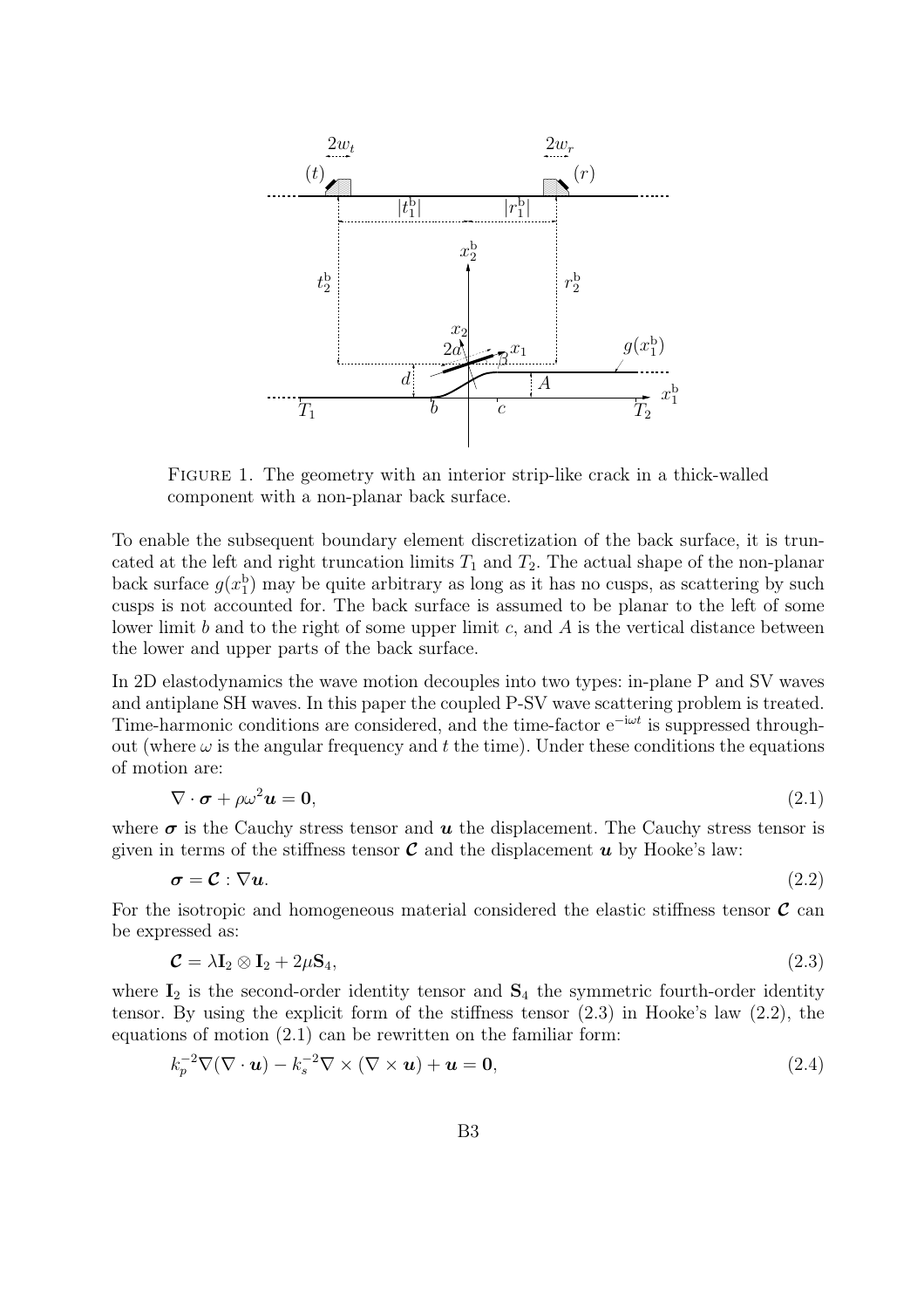where  $k_p = \omega/c_p$  is the pressure wave number,  $c_p = \sqrt{(\lambda + 2\mu)/\rho}$  the pressure wave speed,  $k_s = \omega/c_s$  the shear wave number and  $c_s = \sqrt{\mu/\rho}$  the shear wave speed.

The crack is open and thus traction-free, and the back surface is also free of tractions. In addition, the scanning surface of the component is free of tractions except for the action of the ultrasonic probes which is discussed in section 5. Letting  $C_{BS}$  denote the back surface,  $e_2$  the unit normal vector in the 2-direction of the coordinate system of the crack and n the downward unit normal vector on  $C_{BS}$ , the boundary conditions on the crack and back surface are thus:

$$
\begin{cases}\n\lim_{x_2 \to 0^+} \boldsymbol{\sigma}(x) \cdot \mathbf{e}_2 = \lim_{x_2 \to 0^-} \boldsymbol{\sigma}(x) \cdot \mathbf{e}_2 = \mathbf{0}, & |x_1| < a \\
\boldsymbol{\sigma}(x) \cdot \mathbf{n} = \mathbf{0}, & (x_1, x_2) \in C_{BS}.\n\end{cases}
$$
\n(2.5)

It should be noted that since  $\boldsymbol{u}$  is discontinuous across the crack the boundary condition on the crack must be taken as a limit as the point approaches the crack, from either side.

### 3. The Green's tensors

The solution method employed in this paper reformulates the wave scattering problem as two coupled boundary integral equations, which are subsequently solved simultaneously. The reformulation is based on the use of the outward propagating Green's tensor for the infinite plane. In the following, the outward propagating Green's displacement tensor is denoted  $\overline{U}^k(x, y; \omega)$ . The corresponding stress tensor, denoted  $\Sigma^k(x, y; \omega)$ , is calculated by applying Hooke's law (2.2) to the displacement tensor  $\mathbf{U}^k(\bm{x},\bm{y};\omega)$ , i.e.  $\mathbf{\Sigma}^k(\bm{x},\bm{y};\omega)$  $\mathcal{C}: \nabla U^k(\boldsymbol{x},\boldsymbol{y};\omega)$ . Here and throughout, the  $\nabla$ -operator always acts on the  $\boldsymbol{x}$ -coordinates unless otherwise specified.

The Green's tensor, also called the Helmholtz fundamental solution in plane strain, is the outward propagating solution to the equation:

$$
\nabla \cdot \Sigma^{k}(\boldsymbol{x}, \boldsymbol{y}; \omega) + \rho \omega^{2} \boldsymbol{U}^{k}(\boldsymbol{x}, \boldsymbol{y}; \omega) = -\delta(\boldsymbol{x} - \boldsymbol{y}) \mathbf{e}_{k}
$$
\n(3.1)

where  $\delta(x - y)$  is the 2D Dirac delta distribution and  $e_k$  the unit vector in the k-direction of the coordinate system of the crack. The Green's tensor is easily computed using the formula (for a derivation see e.g. Ström [5]):

$$
U_j^k(\boldsymbol{x}, \boldsymbol{y}; \omega) = \frac{1}{4\mu k_s^2} \Big[ k_s^2 \delta_{jk} H_0^{(1)}(k_s | \boldsymbol{x} - \boldsymbol{y}|) + \frac{\partial}{\partial x_j} \frac{\partial}{\partial x_k} \Big( H_0^{(1)}(k_s | \boldsymbol{x} - \boldsymbol{y}|) - H_0^{(1)}(k_p | \boldsymbol{x} - \boldsymbol{y}|) \Big) \Big],
$$
\n(3.2)

where  $\delta_{jk}$  is the Kronecker delta and  $H_0^{(1)}$  $_0^{(1)}$  the Hankel function of the first kind and zeroth order.

The solution method also employs the Fourier integral representation of the Green's tensor. This representation can be derived by expanding the Green's tensor in plane P and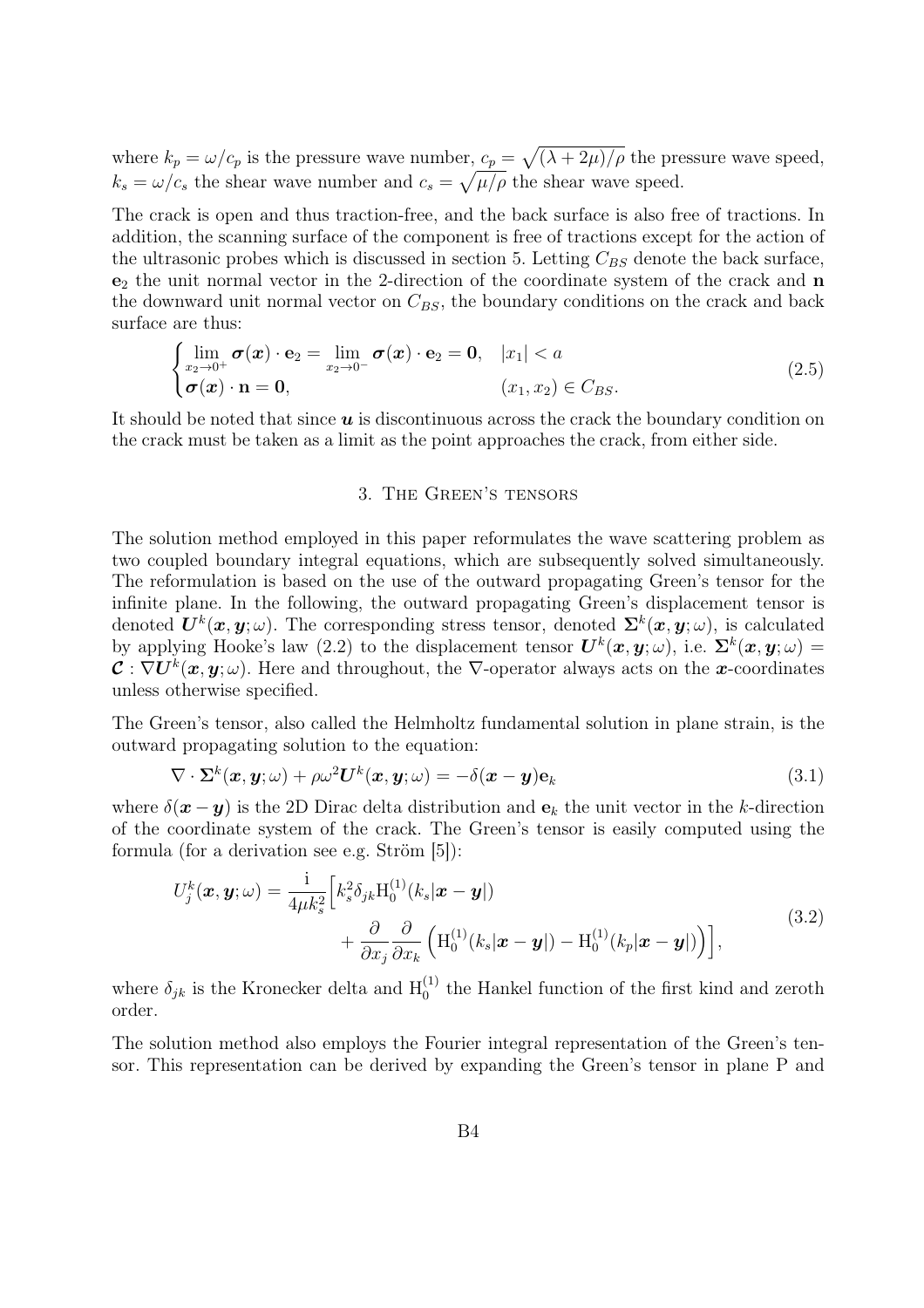SV waves and using the jump conditions introduced by the presence of the Dirac delta distribution on the right-hand side of Eq. (3.1). Alternatively, Eq. (3.2) may be used in conjunction with the following Fourier integral representation of the Hankel function:

$$
H_0^{(1)}\left(k_j|\boldsymbol{x}-\boldsymbol{y}|\right) = \frac{1}{\pi} \int_{-\infty}^{\infty} \frac{1}{h_j} e^{i(q(x_1-y_1)+h_j|x_2-y_2|)} dq,
$$
\n(3.3)

where  $j = p$ , s and  $h_j = h_j(q) = \sqrt{k_j^2 - q^2}$ . Here and throughout, the branch of the complex square root is chosen such that  $\overline{\text{Im}} \sqrt{z} \geq 0 \ \forall z \in \mathbb{C}$ .

The regularization process employed in section 4 makes use of the static Green's displacement tensor for the infinite plane, denoted  $\bm{U}^k(\bm{x}, \bm{y})$  with corresponding static Green's stress tensor  $\Sigma^k(x, y) = \mathcal{C} : \nabla U^k(x, y)$ . The static Green's tensor, also called the Kelvin fundamental solution in plane strain, is the corresponding solution of (3.1) for  $\omega = 0$ . It is given explicitly by e.g. Bonnet [6].

#### 4. The integral equations

In this section the Green's tensors are used to reformulate the wave scattering problem as two coupled boundary integral equations (BIEs): one BIE for the back surface and one for the crack. The unknowns are the crack opening displacement (COD), i.e. the displacement jump over the crack, and the back surface displacement.

4.1. The integral equation for the back surface. The BIE for the back surface is derived from an application of the 2D divergence theorem. Since the multiple scattering between the scanning surface of the component and the crack and back surface is neglected, the scattering by a crack in a half-plane with a non-planar back surface is the problem to be solved. To this end consider a closed contour  $C_r + C_{\varepsilon,r} + C_{\varepsilon} + C_{\delta_1,\delta_2} + C_i$  as depicted in Fig. 4.1, where  $y$  is an arbitrary point on the back surface  $C_{BS}$ . Here  $C_r$  is a semicircle of radius r with center at  $y$ , and  $C_{\varepsilon,r}$  is the part of the back surface within the distance r from y but with a neighborhood around y excluded.  $C_{\varepsilon}$  is an exclusion neighborhood of arbitrary shape and a radius  $\leq \varepsilon$ . The exclusion neighborhood around **y** is necessary since the integrand is singular at  $y$ .  $C_{\delta_1,\delta_2}$  is a closed contour containing the crack with circular arcs of radius  $\delta_2$  centered at the crack tips, and straight lines parallel with the crack at a distance  $\delta_1$  (with  $\delta_1 < \delta_2$ ) from it.  $C_i$  is a closed contour containing the source of the incoming field, i.e. the transmitting probe.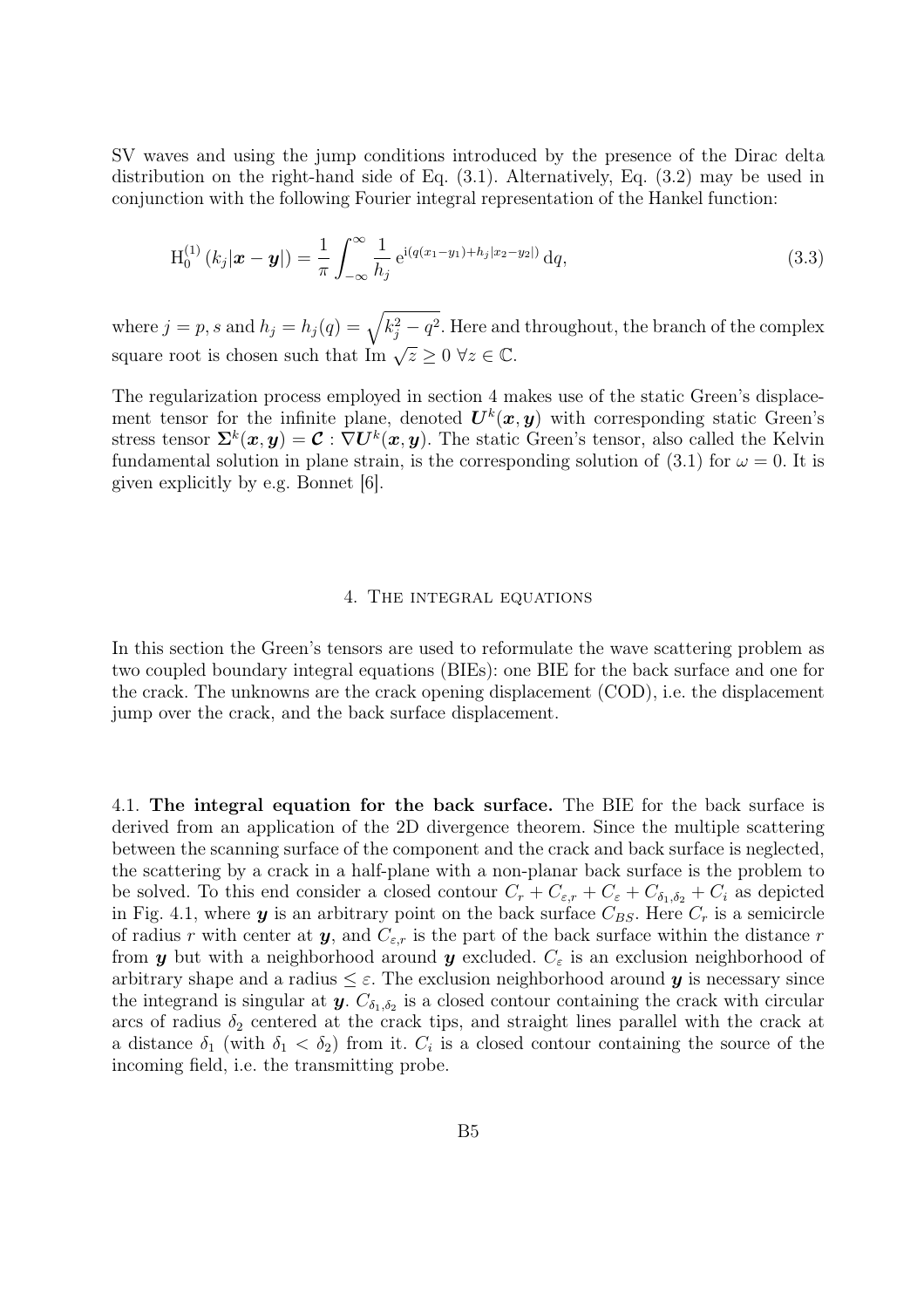

FIGURE 2. The integration contour used in the derivation of the integral equation for the back surface.

Integration of  $\mathbf{U}^k \cdot (2.1) - \mathbf{u} \cdot (3.1)$  over the closed contour  $C_r + C_{\varepsilon,r} + C_{\varepsilon} + C_{\delta_1,\delta_2} + C_i$ , letting first  $\delta_1 \to 0^+$  and then  $\delta_2 \to 0^+$ , yields after invoking the boundary conditions:

$$
\int_{C_r} \left[ U_i^k(\boldsymbol{x}, \boldsymbol{y}; \omega) \sigma_{ij}(\boldsymbol{x}) - u_i(\boldsymbol{x}) \Sigma_{ij}^k(\boldsymbol{x}, \boldsymbol{y}; \omega) \right] n_j(\boldsymbol{x}) d s_x \n- \int_{C_{\varepsilon,r} + C_{\varepsilon}} u_i(\boldsymbol{x}) \Sigma_{ij}^k(\boldsymbol{x}, \boldsymbol{y}; \omega) n_j(\boldsymbol{x}) d s_x \n+ \int_{-a}^a \Delta u_i(x_1) \Sigma_{i2}^k(x_1, 0, \boldsymbol{y}; \omega) d x_1 + u_k^{in}(\boldsymbol{y}) = 0.
$$
\n(4.1)

Here  $u_k^{\text{in}}$  is the k:th component of the incoming field from the transmitting probe in the absence of the crack and back surface,  $\Delta u_i$  is the COD:  $\Delta u_i(x_1) \equiv u_i(x_1, 0^+) - u_i(x_1, 0^-)$ and  $k = 1, 2$ .

The limit  $\varepsilon \to 0^+$  is to be considered next. In this limit the integrand in the integral over  $C_{\varepsilon,r} + C_{\varepsilon}$  becomes strongly singular [7]. The integral over  $C_{\varepsilon}$  then gives rise to a so-called free-term, and the strongly singular integral over the back surface must be interpreted in the sense of a Cauchy principal value integral. In order to avoid the difficulties associated with the numerical computation of strongly singular integrals, an indirect regularization approach (in the nomenclature of Bonnet [6]) is employed in this paper. To this end the terms  $u_i(\bm{x})\sum_{ij}^k(\bm{x},\bm{y})$  and  $u_i(\bm{y})\sum_{ij}^k(\bm{x},\bm{y})$  in the integral over  $C_{\varepsilon,r}+C_{\varepsilon}$  are subtracted and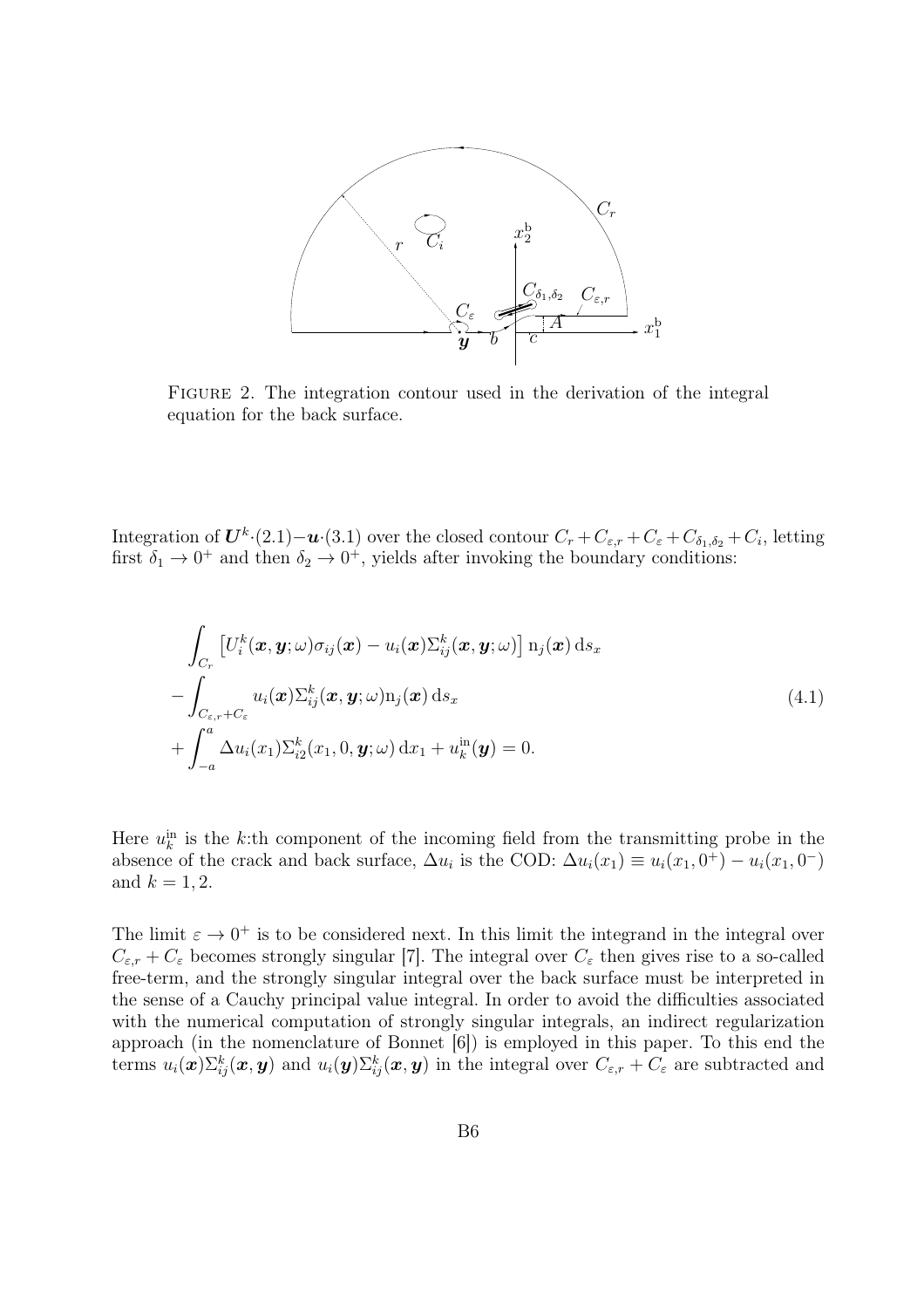added back to yield:

$$
\int_{C_r} \left[ U_i^k(\boldsymbol{x}, \boldsymbol{y}; \omega) \sigma_{ij}(\boldsymbol{x}) - u_i(\boldsymbol{x}) \Sigma_{ij}^k(\boldsymbol{x}, \boldsymbol{y}; \omega) \right] n_j(\boldsymbol{x}) d s_x \n- \int_{C_{\varepsilon,r} + C_{\varepsilon}} u_i(\boldsymbol{x}) \left[ \Sigma_{ij}^k(\boldsymbol{x}, \boldsymbol{y}; \omega) - \Sigma_{ij}^k(\boldsymbol{x}, \boldsymbol{y}) \right] n_j(\boldsymbol{x}) d s_x \n- \int_{C_{\varepsilon,r} + C_{\varepsilon}} [u_i(\boldsymbol{x}) - u_i(\boldsymbol{y})] \Sigma_{ij}^k(\boldsymbol{x}, \boldsymbol{y}) n_j(\boldsymbol{x}) d s_x \n- u_i(\boldsymbol{y}) \int_{C_{\varepsilon,r} + C_{\varepsilon}} \Sigma_{ij}^k(\boldsymbol{x}, \boldsymbol{y}) n_j(\boldsymbol{x}) d s_x \n+ \int_{-a}^a \Delta u_i(x_1) \Sigma_{i2}^k(x_1, 0, \boldsymbol{y}; \omega) d x_1 + u_k^{in}(\boldsymbol{y}) = 0.
$$
\n(4.2)

Since the singular behaviour of  $\mathbf{\Sigma}^k(\bm{x},\bm{y};\omega)$  and  $\mathbf{\Sigma}^k(\bm{x},\bm{y})$  is the same, the first integral over  $C_{\varepsilon,r} + C_{\varepsilon}$  is regular. Granted that the displacement **u** satisfies the usual assumption of Hölder continuity [6, 8], i.e.  $u \in C^{0,\alpha}$  with  $0 < \alpha \leq 1$ , the second integral over  $C_{\varepsilon,r} + C_{\varepsilon}$ is weakly singular. In the limit  $\varepsilon \to 0^+$ , these two integrals over  $C_{\varepsilon}$  hence vanish and the integrals over  $C_{\varepsilon,r}$  become ordinary integrals over  $C_{BS,r}$ , i.e. over the back surface extending to a distance r from  $y$  and without an exclusion neighborhood around  $y$ . The third and strongly singular integral over  $C_{\varepsilon,r} + C_{\varepsilon}$  remains. However, by using the 2D divergence theorem this integral can be transformed to an integral over  $C_r$  which can be evaluated analytically.

The limit  $r \to \infty$  must also be considered. Since the Green's tensor of the infinite plane is used, it satisfies an appropriate radiation condition. For a physically reasonable displacement u and associated stress  $\sigma$ , the integral over  $C_r$  must then vanish when  $r \to \infty$ . Further, after transforming the strongly singular integral over  $C_{\varepsilon,r} + C_{\varepsilon}$  to an integral over  $C_r$  and evaluating it analytically, one obtains:

$$
\lim_{r \to \infty} \int_{C_{\varepsilon,r} + C_{\varepsilon}} \Sigma_{ij}^k(\boldsymbol{x}, \boldsymbol{y}) \mathbf{n}_j(\boldsymbol{x}) \, \mathrm{d}s_x = \frac{1}{2} \delta_{ik}.
$$
\n(4.3)

Letting  $C_{BS,\infty}$  denote the back surface extending to infinity (i.e. not truncated), in the limit  $r \to \infty, \varepsilon \to 0^+$  Eq. (4.2) then yields:

$$
-\int_{C_{BS,\infty}} u_i(\boldsymbol{x}) \left[\sum_{ij}^k (\boldsymbol{x}, \boldsymbol{y}; \omega) - \sum_{ij}^k (\boldsymbol{x}, \boldsymbol{y})\right] n_j(\boldsymbol{x}) d s_x -\int_{C_{BS,\infty}} [u_i(\boldsymbol{x}) - u_i(\boldsymbol{y})] \sum_{ij}^k (\boldsymbol{x}, \boldsymbol{y}) n_j(\boldsymbol{x}) d s_x - \frac{1}{2} u_k(\boldsymbol{y}) + \int_{-a}^a \Delta u_i(x_1) \sum_{i=1}^k (x_1, 0, \boldsymbol{y}; \omega) d x_1 + u_k^{\text{in}}(\boldsymbol{y}) = 0,
$$
\n(4.4)

where  $y \in C_{BS}$  and  $k = 1, 2$ . Equation (4.4) is the regularized integral equation for the back surface, and it contains no worse than weakly singular integrals. In order to solve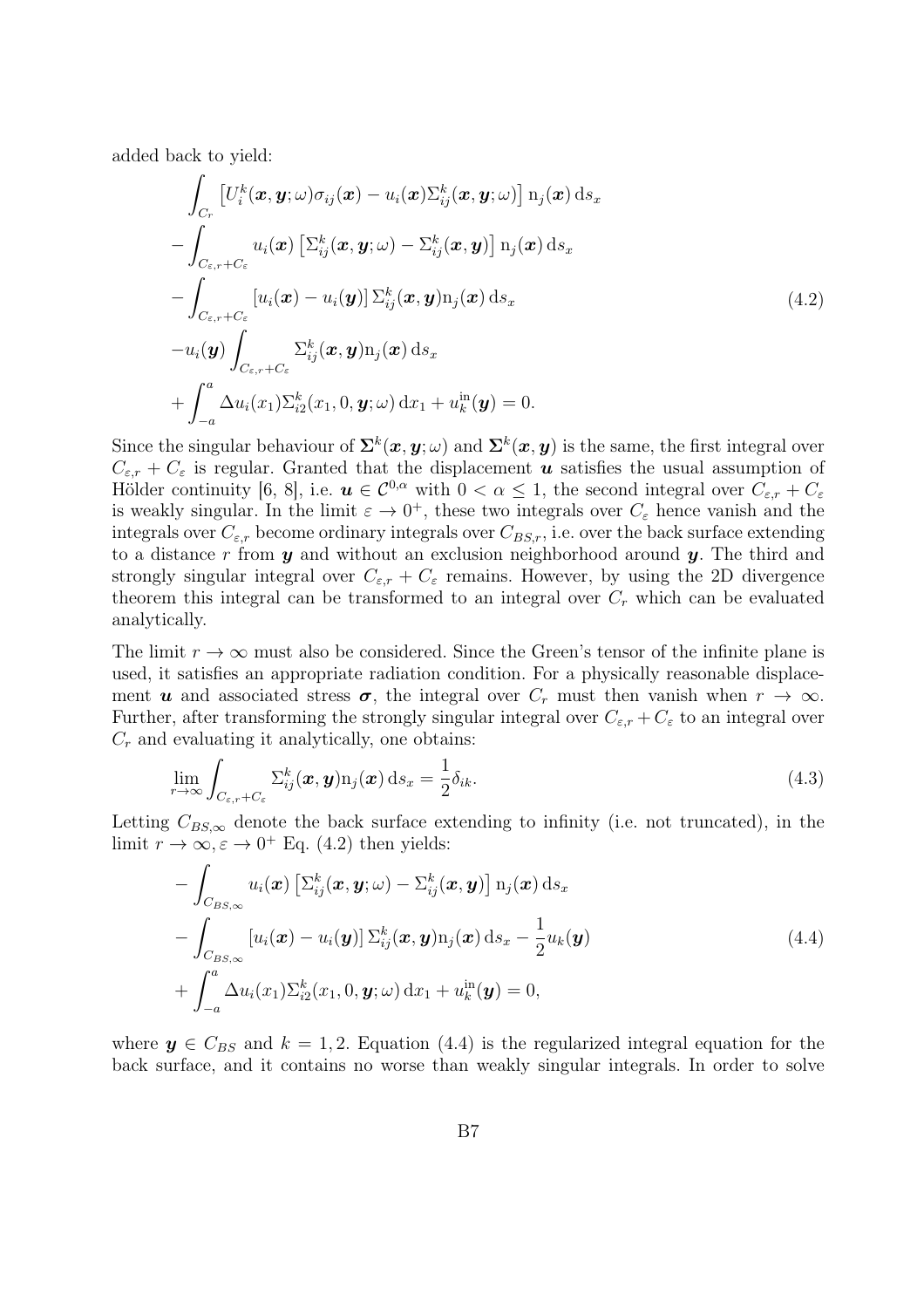the integral equation, the truncated back surface  $C_{BS}$  is used instead. The integrals over  $C_{BS,\infty}$  are thus replaced by integrals over  $C_{BS}$ . For sufficiently large truncation limits  $T_1$ and  $T_2$ , this is expected to be a good approximation.

4.2. The integral equation for the crack. The integral equation for the crack is derived by applying Hooke's law (2.2) to an integral representation of the displacement, and then invoking the boundary condition on the crack. The integral representation of the displacement is derived in a manner analogous to the derivation of Eq.  $(4.1)$ . With y now an interior point so that no exclusion neighborhood is necessary, one obtains:

$$
-\int_{C_{BS,\infty}} u_i(\boldsymbol{x}) \Sigma_{ij}^k(\boldsymbol{x}, \boldsymbol{y}; \omega) \mathbf{n}_j(\boldsymbol{x}) \, \mathrm{d} s_x + \int_{-a}^a \Delta u_i(x_1) \Sigma_{i2}^k(x_1, 0, \boldsymbol{y}; \omega) \, \mathrm{d} x_1 + u_k^{\mathrm{in}}(\boldsymbol{y}) = u_k(\boldsymbol{y}). \tag{4.5}
$$

Since the singular point  $y$  is not excluded, the right-hand side is now non-zero. Further, the integral over  $C_{BS,\infty}$  is also here approximated by an integral over the truncated back surface  $C_{BS}$ . By applying Hooke's law  $(2.2)$  (with the gradient now taken with respect to y), taking the limit  $y_2 \rightarrow 0$  and invoking the boundary condition on the crack one obtains:

$$
\lim_{y_2 \to 0} \sigma_{i2}(y_1, y_2) = -\int_{C_{BS}} u_j(\boldsymbol{x}) \mathcal{C}_{i2kl} \frac{\partial}{\partial y_l} \Sigma_{jm}^k(\boldsymbol{x}, y_1, 0; \omega) \mathbf{n}_m(\boldsymbol{x}) \, \mathrm{d}s_x \n+ \lim_{y_2 \to 0} \int_{-a}^a \Delta u_j(x_1) \mathcal{C}_{i2kl} \frac{\partial}{\partial y_l} \Sigma_{j2}^k(x_1, 0, y_1, y_2; \omega) \, \mathrm{d}x_1 \n+ \mathcal{C}_{i2kl} \frac{\partial}{\partial y_l} u_k^{\text{in}}(y_1, 0) = 0,
$$
\n(4.6)

where  $i = 1, 2, |y_1| < a$  and  $\mathcal{C}_{ijkl}$  are the components of the elastic stiffness tensor  $\mathcal{C}$  in the coordinate system of the crack. It should be noted that the limit in front of the second integral cannot be moved inside the integral since the integrand is hypersingular [7, 9, 10]. This is expected, as noted above in the comment on the boundary condition on the crack. This problem is also automatically resolved by the solution method, as clarified in section 7.

#### 5. Probe modelling

The contact probes used in ultrasonic nondestructive testing usually consist of a piezoelectric crystal attached to a wedge. The wedge is typically made of a plastic material, and a couplant is usually applied between the wedge and the scanning surface of the component to increase the transmission of the emitted waves into the material. Following the 2D analogue of the model by Boström and Wirdelius [11], the action of a transmitting probe of this type can be modelled by prescribing the traction on the scanning surface underneath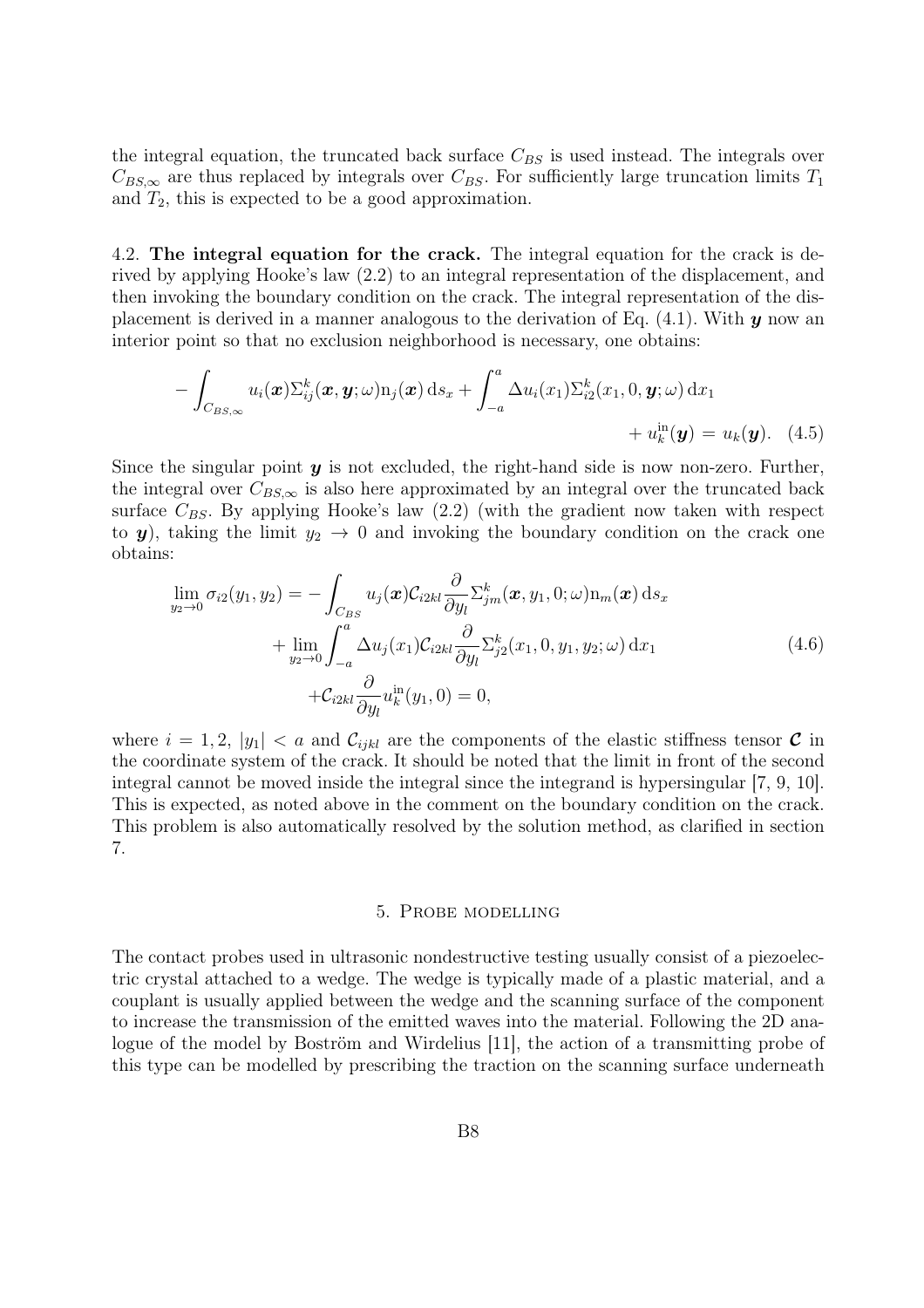it. For the transmitting probe  $(t)$ , the boundary condition on the upper surface of the component is then taken as the traction:

$$
\boldsymbol{t}^{\mathrm{b}} = \begin{cases} A_0 \mathrm{i} \mu k_p \left[ \delta \sin 2\gamma \mathbf{e}_{x_1^{\mathrm{b}}} + \left( \frac{k_s^2}{k_p^2} - 2 \sin^2 \gamma \right) \mathbf{e}_{x_2^{\mathrm{b}}} \right] e^{-\mathrm{i} k_p (x_1^{\mathrm{b}} - t_1^{\mathrm{b}}) \sin \gamma}, \mathrm{P \ probe}, \\ A_0 \mathrm{i} \mu k_s \left[ -\delta \cos 2\gamma \mathbf{e}_{x_1^{\mathrm{b}}} + \sin 2\gamma \mathbf{e}_{x_2^{\mathrm{b}}} \right] e^{-\mathrm{i} k_s (x_1^{\mathrm{b}} - t_1^{\mathrm{b}}) \sin \gamma}, \mathrm{SV \ probe}, \end{cases} \tag{5.1}
$$

beneath the surface of the probe (i.e.  $|x_1^b - t_1^b| < w_1$  and  $x_2^b = d + t_2^b$ ), and  $t^b = 0$  elsewhere. The two options are referred to as P probe and SV probe, respectively, since for  $\delta = 1$  the tractions correspond exactly to the traction of a plane P or SV wave, respectively, restricted to the surface of the probe. The parameter  $\delta$  accounts for the effect of the couplant applied between the wedge and the scanning surface:  $\delta = 0$  represents fluid coupling and  $\delta = 1$  a glued probe. Fluids of different viscosity can be modelled by setting an appropriate value of δ with 0 < δ < 1. The constant A<sup>0</sup> is the amplitude of the plane wave and γ is the angle of the probe, measured clockwise from the normal of the probe. This model of the transmitting probe can also be generalized to include the effect of a non-constant traction tapering off towards the edges of the probe. Since this effect is quite small that generalization is not made here, but it is discussed in the paper by Boström and Wirdelius [11].

The multiple scattering between the scanning surface and the crack and back surface is neglected, so the component can be regarded as half-infinite. To determine the incoming field it can then be expanded in P and SV plane wave potentials:

$$
\boldsymbol{u}^{\text{in,b}}(\boldsymbol{x}^{\text{b}}) = \nabla_{\text{b}}\varphi(\boldsymbol{x}^{\text{b}}) + \nabla_{\text{b}} \times \left(\psi(\boldsymbol{x}^{\text{b}})\mathbf{e}_{x_3^{\text{b}}}\right),\tag{5.2}
$$

where  $\nabla_b$  denotes the nabla operator in the coordinate system of the back surface and the potentials  $\varphi(\boldsymbol{x}^{\text{b}})$  and  $\psi(\boldsymbol{x}^{\text{b}})$  are given by:

$$
\varphi(\boldsymbol{x}^{b}) = \frac{1}{2\pi} \int_{-\infty}^{\infty} A(q) e^{i(q(x_{1}^{b} - t_{1}^{b}) - h_{p}(x_{2}^{b} - t_{2}^{b} - d))} dq,
$$
  

$$
\psi(\boldsymbol{x}^{b}) = \frac{1}{2\pi} \int_{-\infty}^{\infty} B(q) e^{i(q(x_{1}^{b} - t_{1}^{b}) - h_{s}(x_{2}^{b} - t_{2}^{b} - d))} dq.
$$
\n(5.3)

The Fourier transform of the traction vector given by Eq.  $(5.1)$  is:

$$
\boldsymbol{T}^{\mathbf{b}} = \begin{cases} A_0 \mathrm{i} \mu k_p \left[ \delta \sin 2\gamma \mathbf{e}_{x_1^{\mathbf{b}}} + \left( \frac{k_s^2}{k_p^2} - 2 \sin^2 \gamma \right) \mathbf{e}_{x_2^{\mathbf{b}}} \right] \frac{2 \sin \left( w_t (q + k_p \sin \gamma) \right)}{q + k_p \sin \gamma}, \text{P probe,} \\ A_0 \mathrm{i} \mu k_s \left[ -\delta \cos 2\gamma \mathbf{e}_{x_1^{\mathbf{b}}} + \sin 2\gamma \mathbf{e}_{x_2^{\mathbf{b}}} \right] \frac{2 \sin \left( w_t (q + k_s \sin \gamma) \right)}{q + k_s \sin \gamma}, \text{SV probe.} \end{cases} \tag{5.4}
$$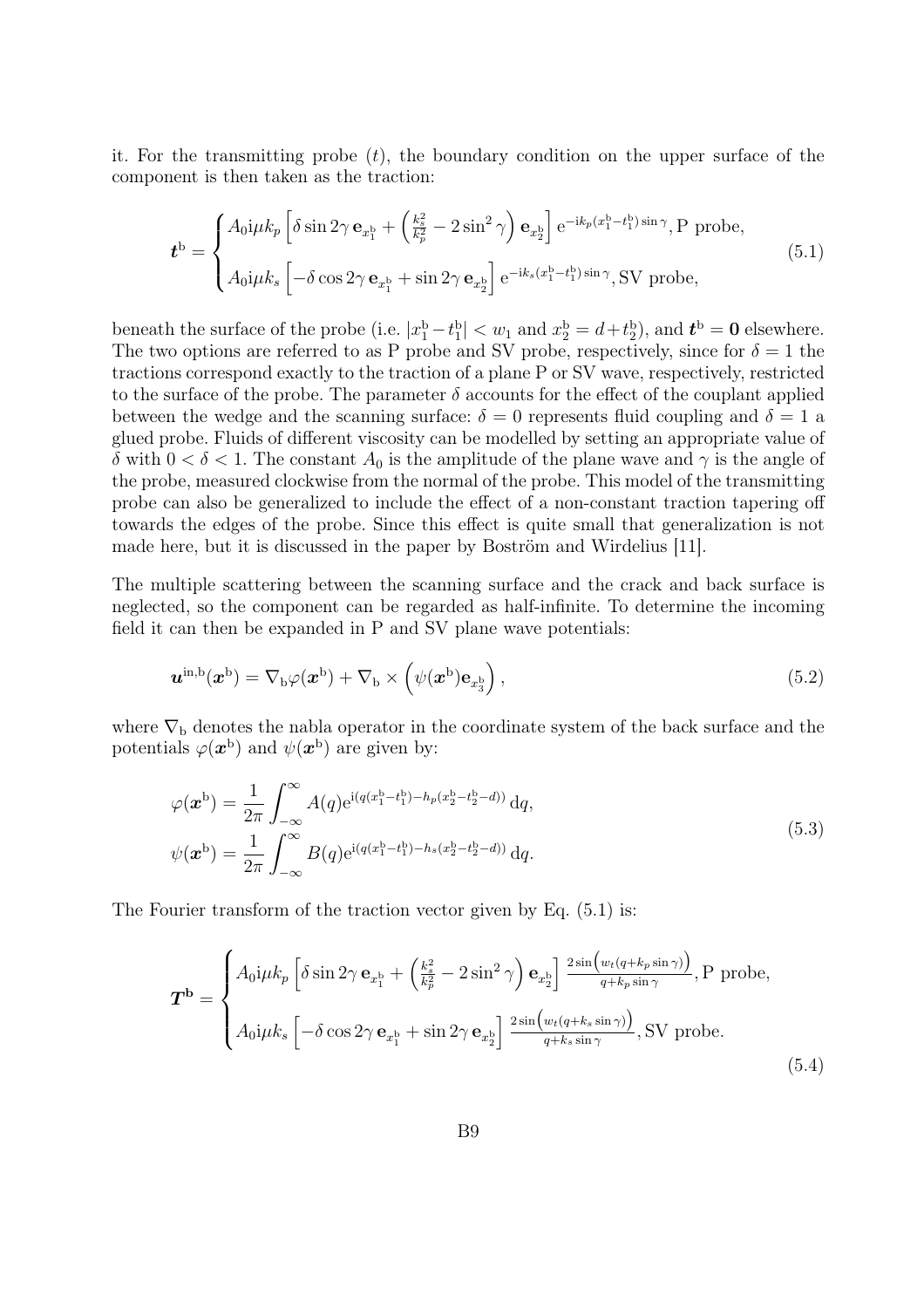Identification of the Fourier transform of the traction from the incoming field with Eq.  $(5.4)$  yields the functions  $A(q)$  and  $B(q)$ :

$$
A(q) = \frac{2qh_sT_1^b + (2q^2 - k_s^2)T_2^b}{\mu R},
$$
  
\n
$$
B(q) = \frac{(2q^2 - k_s^2)T_1^b - 2qh_pT_2^b}{\mu R},
$$
\n(5.5)

where the Rayleigh function is  $R = (2q^2 - k_s^2)^2 + 4q^2 h_p h_s$  and  $T_1^{\text{b}}$  and  $T_2^{\text{b}}$  are the components of the Fourier transformed traction vector  $T^{\mathbf{b}}$  given by Eq. (5.4). This determines the incoming field.

With the incoming field given by Eq. (5.2), solving the integral equations (4.4) and (4.6) yields the back surface and crack opening displacements. In order to model an ultrasonic testing situation it remains to relate these to the measured quantity - the output voltage of the receiving probe. For this purpose the electromechanical reciprocity relation by Auld [12] is ideal. It states that the change in transmission coefficient (or reflection coefficient in pulse-echo testing) due to a defect, as observed at the receiving probe  $(r)$  when the system is excited by an incident wave from the transmitting probe  $(t)$ , is given by:

$$
\delta\Gamma = \frac{-i\omega}{4P} \int_C \left(\mathbf{u}_2 \cdot \mathbf{t}_1 - \mathbf{u}_1 \cdot \mathbf{t}_2\right) \, \mathrm{d}s. \tag{5.6}
$$

Here  $u_1$  is the displacement and  $t_1 = (\mathcal{C} : \nabla u_1) \cdot \mathbf{n}$  the corresponding traction when the transmitting probe  $(t)$  acts as a transmitter in the presence of the defect. The quantities  $u_2$  and  $t_2 = (C : \nabla u_2) \cdot \mathbf{n}$  are the corresponding displacement and stress when the receiving probe  $(r)$  acts as a transmitter in the absence of the defect. The probes are assumed to be transmitting at the angular frequency  $\omega$ , and the quantity P is essentially the power supplied to the probe in transmitting mode. The contour  $C$  is any contour enclosing the defect, and **n** is the inward unit normal vector of the contour. With  $\delta \Gamma$  computed according to Eq. (5.6) the electric output signal  $V_r(\omega)$  from the receiving probe (r) due to the scatterer is then given by:

$$
V_r(\omega) = \delta \Gamma(\omega) V_t(\omega),
$$

where  $V_t(\omega)$  is the electric signal incident on the transmitting probe (t). The application of Auld's reciprocity relation to probe signal response calculations is discussed in more detail in the paper by Mattsson and Niklasson [13].

An application of Eq. (5.6) to the present case gives the change in transmission coefficient due to the crack as:

$$
\delta\Gamma_C = \frac{-i\omega}{4P} \int_{-a}^{a} \Delta u_i(x_1) \sigma_{i2}^{\text{re}}(x_1, 0) \, \mathrm{d}x_1. \tag{5.7}
$$

Here  $\sigma_{i2}^{\text{re}}$  is the traction in the absence of the crack but in the presence of the back surface, when the receiving probe is transmitting. The COD  $\Delta u_i$  is due to an incoming field from the transmitting probe, in the presence of both the crack and back surface. The action of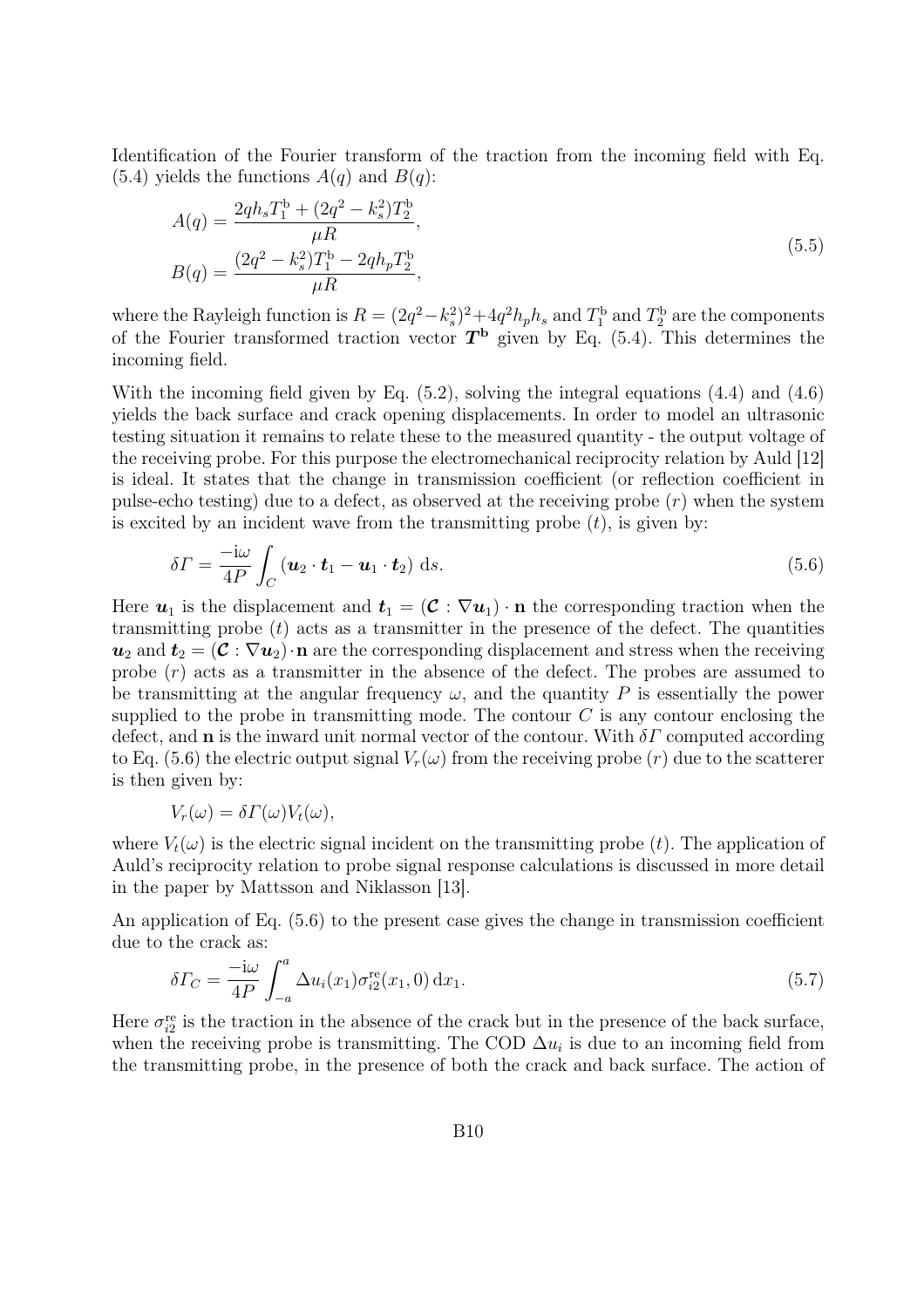the receiving probe acting as a transmitter is modelled in the same way as the transmitting probe.

An application of the reciprocity relation (5.6) also gives the change in transmission coefficient due to the back surface as:

$$
\delta\Gamma_{BS} = \frac{\mathrm{i}\omega}{4P} \int_{C_{BS}} u_i^{\mathrm{re}}(\boldsymbol{x}) \sigma_{ij}^{\mathrm{in}}(\boldsymbol{x}) \mathrm{n}_j(\boldsymbol{x}) \, \mathrm{d}s. \tag{5.8}
$$

Here  $u_i^{\text{re}}$  is the displacement in the absence of the crack but in the presence of the back surface, when the receiving probe is transmitting. The stress  $\sigma_{ij}^{\text{in}}$  is the stress resulting from an incoming field from the transmitting probe  $(t)$ , in the absence of both the crack and the back surface. It is computed by applying Hooke's law (2.2) to the incoming field given by Eq.  $(5.2)$ .

It should be noted that all the computed  $\delta\Gamma$  are computed for a fixed angular frequency, i.e.  $\delta\Gamma = \delta\Gamma(\omega)$ . In an experimental testing situation, the quantity of interest is the signal response as measured in the time domain. To obtain these time traces, an inverse Fourier transform of  $\delta\Gamma_C(\omega)$  and  $\delta\Gamma_{BS}(\omega)$  is taken with the frequency spectrum:

$$
\frac{4\pi}{\omega_2 - \omega_1} \sin^2\left(\pi \frac{\omega - \omega_1}{\omega_2 - \omega_1}\right) = \frac{1}{\Delta f} \cos^2\left(\pi \frac{f - f_c}{2\Delta f}\right),
$$

where  $f_c$  is the center frequency and  $\Delta f$  the 6 dB bandwidth.

#### 6. DISCRETIZATION

In order to numerically solve the two coupled integral equations (4.4) and (4.6) for the crack opening and back surface displacements, three discretizations are introduced; (1): the COD  $\Delta u$  is expanded in a series of N Chebyshev functions, (2): the back surface  $C_{BS}$ is partitioned into  $N_e$  boundary elements with  $N_g$  geometrical nodes and approximated on each element by shape functions,  $(3)$ :  $N_i$  interpolation nodes on the back surface are chosen and the displacement  $\boldsymbol{u}$  is approximated between the interpolation nodes on each element by interpolation functions. These discretizations yield a system of linear equations which are subsequently solved simultaneously for the  $2N$  coefficients in the series expansion of the COD and the  $2N_i$  displacements at the  $N_i$  interpolation nodes.

The series expansion of the COD in Chebyshev functions  $\psi_m$  is:

$$
\Delta u_i(x_1) = \sum_{m=1}^{N} \alpha_{im} \psi_m(x_1/a), \qquad (6.1)
$$

where:

$$
\psi_m(v) = \begin{cases} \frac{1}{\pi} \cos(m \arcsin v), & m = 1, 3, \dots, \\ \frac{1}{\pi} \sin(m \arcsin v), & m = 2, 4, \dots. \end{cases}
$$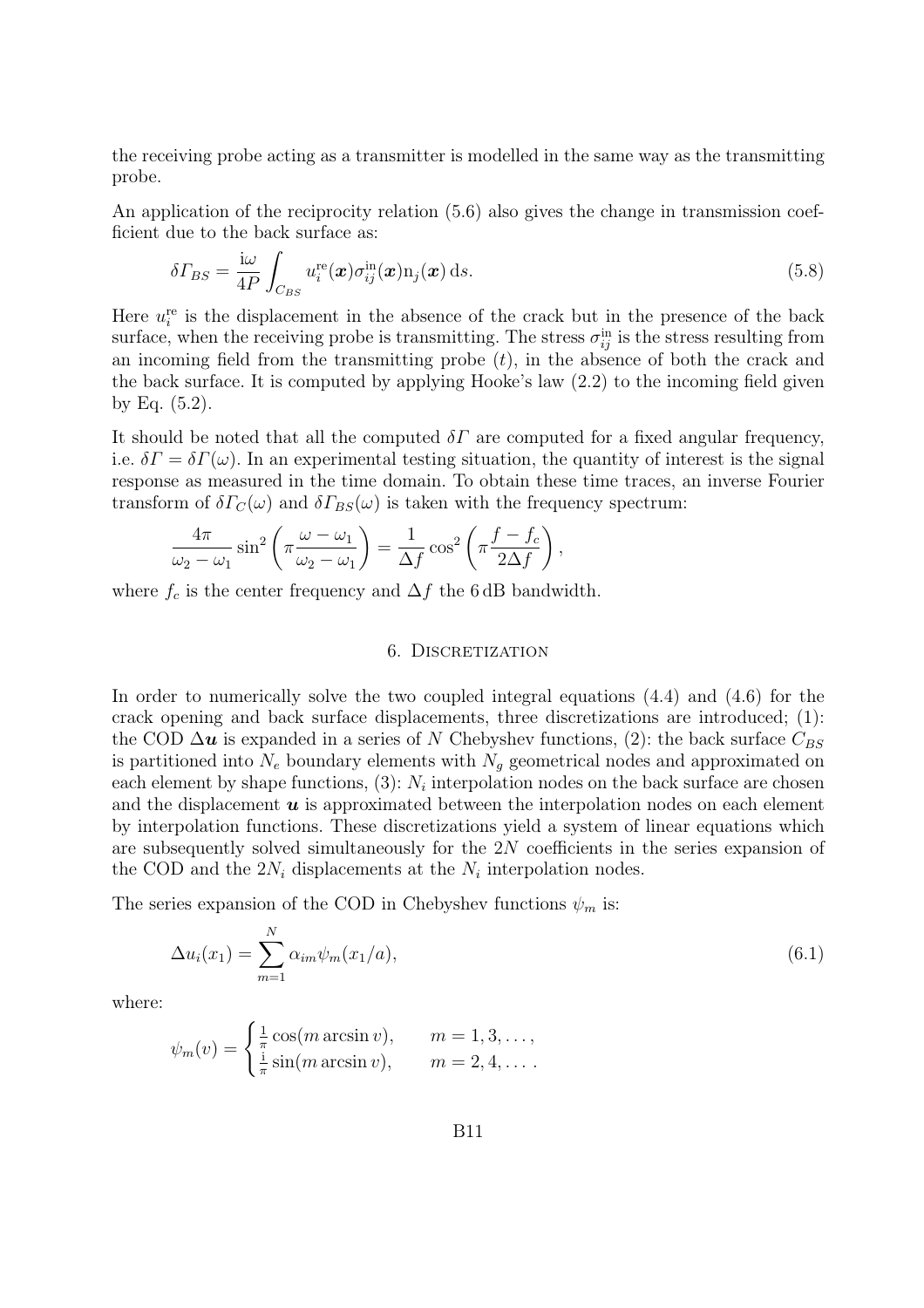These functions form a complete orthogonal set on  $[-1, 1]$  with respect to the ordinary weighted  $L^2$ -norm, with the weight function  $(1-v^2)^{-1/2}$ . They also incorporate the correct square-root behaviour at the crack edges and satisfy a convenient integral property:

$$
\int_{-1}^{1} \psi_m(v) e^{-i\gamma v} dv = \frac{m}{\gamma} J_m(\gamma), \qquad (6.2)
$$

where  $J_m$  is the Bessel function of the first kind and order m. The use of the series expansion  $(6.1)$  in the truncated integral equation for the back surface  $(4.4)$  yields the equation:

$$
-\int_{C_{BS}} u_i(\boldsymbol{x}) \left[ \Sigma_{ij}^k(\boldsymbol{x}, \boldsymbol{y}; \omega) - \Sigma_{ij}^k(\boldsymbol{x}, \boldsymbol{y}) \right] n_j(\boldsymbol{x}) d s_x -\int_{C_{BS}} [u_i(\boldsymbol{x}) - u_i(\boldsymbol{y})] \Sigma_{ij}^k(\boldsymbol{x}, \boldsymbol{y}) n_j(\boldsymbol{x}) d s_x - \frac{1}{2} u_k(\boldsymbol{y}) +\sum_{m=1}^N \alpha_{im} \int_{-a}^a \psi_m(x_1/a) \Sigma_{i2}^k(x_1, 0, \boldsymbol{y}; \omega) d x_1 + u_k^{\text{in}}(\boldsymbol{y}) = 0, \quad k = 1, 2.
$$
\n(6.3)

Further, after inserting the series expansion (6.1) in the integral equation (4.6) and projecting on the expansion functions one obtains:

$$
- \int_{-a}^{a} \overline{\psi_n(y_1/a)} \left[ \int_{C_{BS}} u_j(\boldsymbol{x}) \mathcal{C}_{i2kl} \frac{\partial}{\partial y_l} \Sigma_{jm}^k(x_1, x_2, y_1, 0; \omega) \mathbf{n}_m(\boldsymbol{x}) \, \mathrm{d}s_x \right] \, \mathrm{d}y_1
$$
  
+ 
$$
\sum_{m=1}^{N} \alpha_{jm} \lim_{y_2 \to 0} \int_{-a}^{a} \overline{\psi_n(y_1/a)} \left[ \int_{-a}^{a} \psi_m(x_1/a) \mathcal{C}_{i2kl} \right]
$$
  
 
$$
\times \frac{\partial}{\partial y_l} \Sigma_{j2}^k(x_1, 0, y_1, y_2; \omega) \, \mathrm{d}x_1 \right] \, \mathrm{d}y_1 + \int_{-a}^{a} \overline{\psi_n(y_1/a)} \mathcal{C}_{i2kl} \frac{\partial}{\partial y_l} u_k^{\text{in}}(y_1, 0) \, \mathrm{d}y_1
$$
  
= 0,  $i = 1, 2 \text{ and } n = 1, 2, ..., N.$  (6.4)

where an overline is used to denote the complex conjugate. In order to get a square matrix the choice to project on N expansion functions is made in Eq.  $(6.4)$ .

The boundary element discretization remains. In this paper an isoparametric interpolation (i.e. the shape and interpolation functions are the same and the geometrical nodes are used also as interpolation nodes) with quadratic Lagrangian interpolation functions is used. The BEM discretization is performed in the usual way, see e.g. Bonnet [6] and Domínguez [14]. For isoparametric interpolations  $N_i = N_g$ . Letting  $N_{node}$  denote this number, the use of quadratic interpolation functions implies that  $N_{node} = 2N_e + 1$ . By collocating Eq. (6.3) at the  $2N_e+1$  node points,  $2(2N_e+1)$  equations are obtained. Together with the  $2N$  equations (6.4), one obtains a system of  $2(2N_e+1+N)$  linear equations in  $2(2N_e+1+N)$  unknowns: the  $2(2N_e + 1)$  back surface displacements and the 2N series coefficients  $\alpha_{im}$ .

After computing the incoming field and assembling and solving the discretized equations, it remains to compute the signal responses  $\delta\Gamma_C$  and  $\delta\Gamma_{BS}$  given by Eqs. (5.7) and (5.8). The computation of  $\delta \Gamma_{BS}$  requires knowledge of the displacement  $u_i^{\text{re}}$ , i.e. the the back surface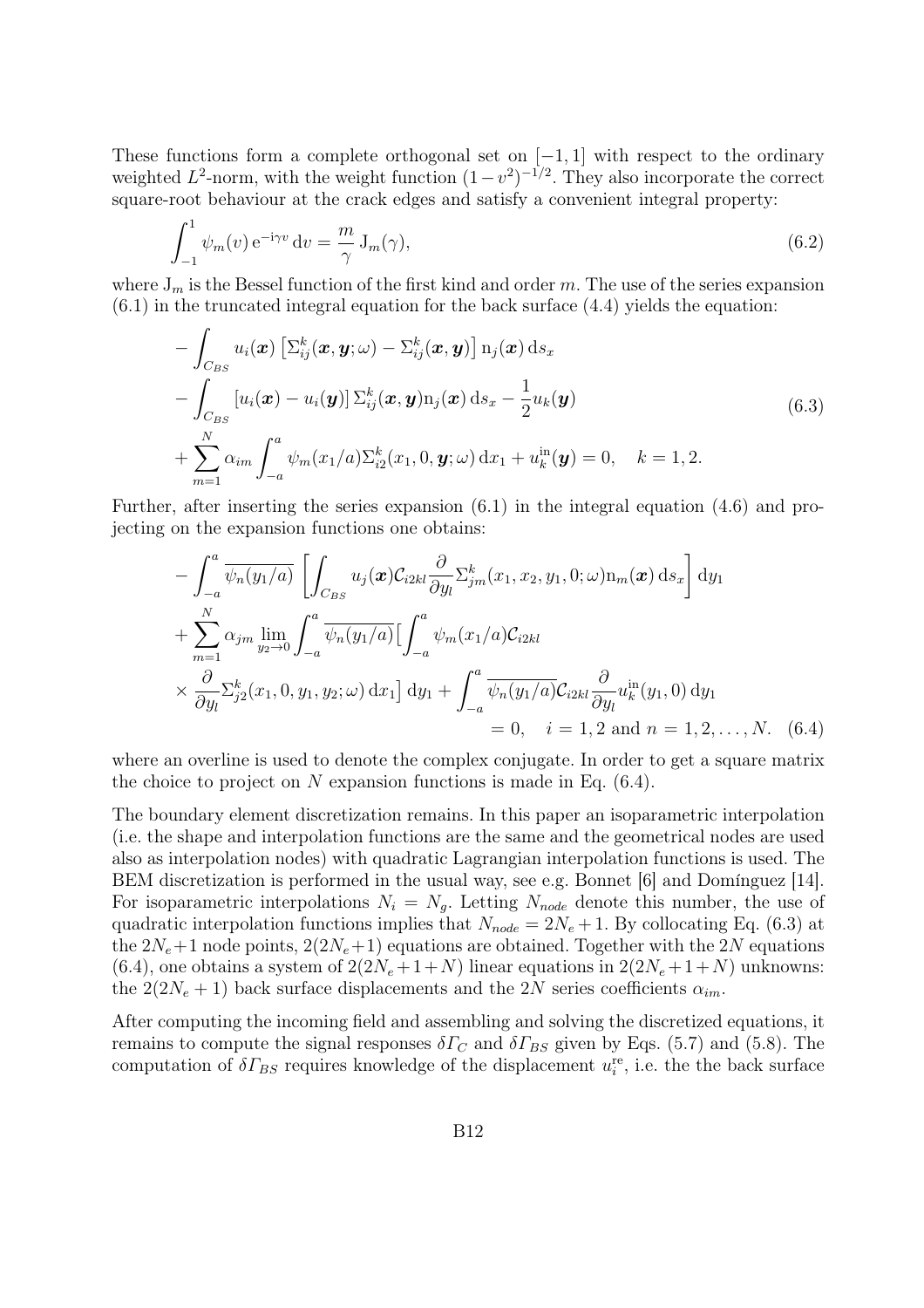displacement in the absence of the crack but in the presence of the back surface, with the receiving probe acting as transmitter. This displacement is computed by solving Eq. (6.3) with  $N = 0$  (since the crack is absent) and the incoming field generated by the receiving probe (*r*). To compute  $\delta\Gamma_{BS}$  once  $u_i^{\text{re}}$  is known, it remains to compute the stress  $\sigma_{ij}^{\text{in}}$  on the back surface by applying Hooke's law (2.2) to the incoming field given by Eq. (5.2), integrate the product  $u_i^{\text{re}} \sigma_{ij}^{\text{in}} n_j$  on each boundary element and sum over the elements.

To compute  $\delta \Gamma_C$ , the series expansion (6.1) is used in Eq. (5.7) to give:

$$
\delta\Gamma_C = \frac{-i\omega}{4P} \sum_{m=1}^{N} \alpha_{im} \int_{-a}^{a} \psi_m(x_1/a) \sigma_{i2}^{\text{re}}(x_1, 0) dx_1.
$$
 (6.5)

The coefficients  $\alpha_{im}$  are known after solving the integral equations, and the traction  $\sigma_{i2}^{\text{re}}$ on the crack is computed by applying Hooke's law (2.2) to the truncated version of the integral representation (4.5) (with  $\Delta u_i = 0$  since the crack is absent). The displacement  $u_i^{\text{re}}$ , which is known from the computation of  $\delta\Gamma_{BS}$ , is then used in the integral representation  $(4.5).$ 

## 7. Numerical examples

In this section the numerical computations are discussed, and a few numerical examples are given to illustrate the model and the influence of the back surface.

The numerical computations are quite straightforward, owing mainly to the fact that the integral equation for the back surface is regularized and that the COD is computed with an analytically oriented method. Compared to an ordinary application of the BEM, the additional considerations required in the present hybrid method concern the choice of representation of the Green's tensors and the number of terms in the series expansion of the COD. Compared to an ordinary analytically oriented hypersingular integral equation method, the additional considerations required here mainly concern the truncation of the back surface and the length of the boundary elements.

In the computation of all integrals with dynamic Green's tensors in the integrand, in the integral equations (6.3) and (6.4), the choice between the closed Hankel form and the Fourier integral representation of the Green's tensor must be made. For the 2D SH case [4] these choices are discussed in detail, and the conclusions drawn there apply also to this case. Thus: in Eq. (6.3) the closed Hankel form is used throughout, whereas in Eq. (6.4) the closed Hankel form is used in the integral over the back surface while in the crack integral the Fourier representation is used instead. The Fourier representation has the benefit of enabling the application of the integral relation (6.2), thus reducing the order of integration by one for each application of the integral relation.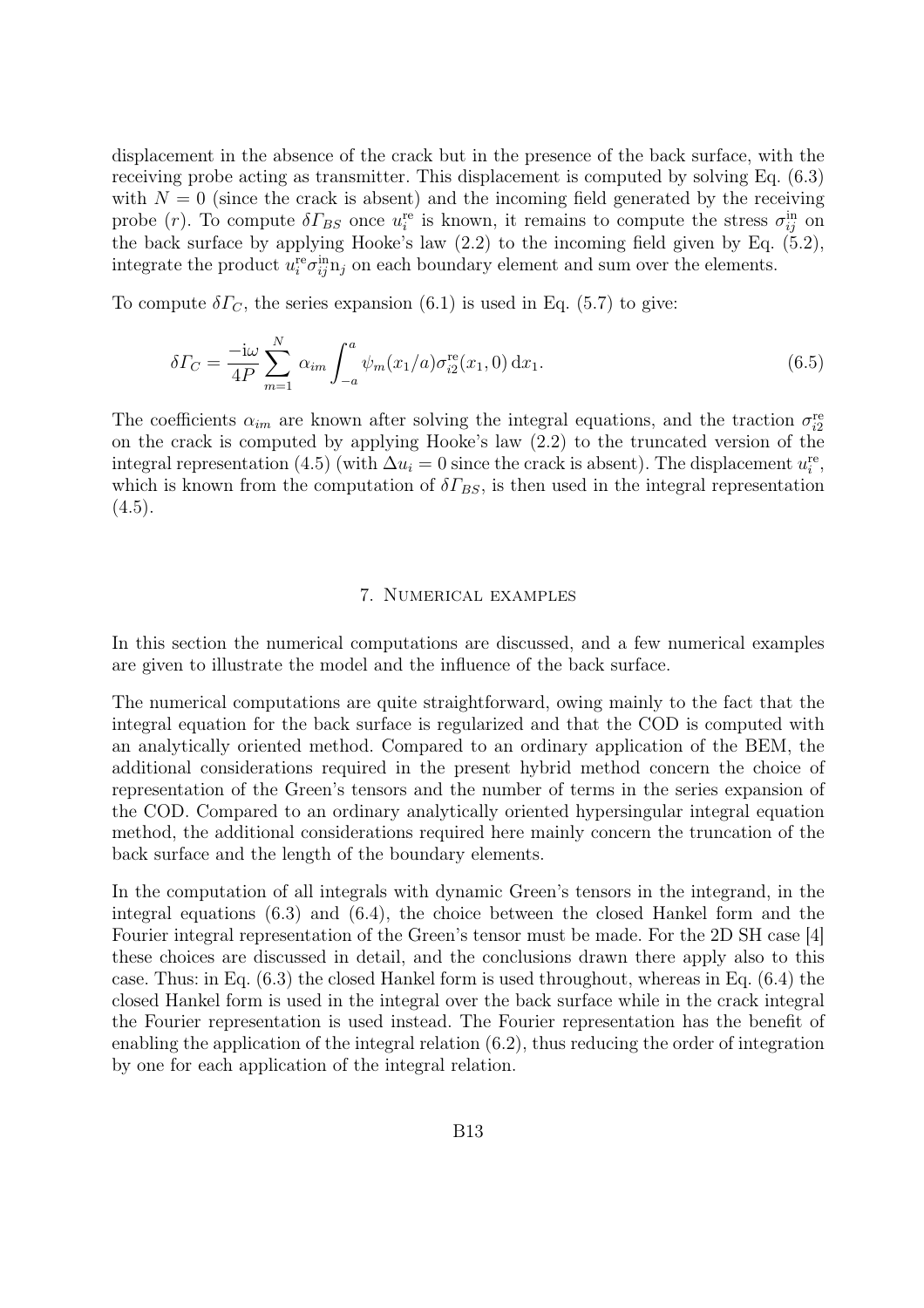More important, however, is the fact that the use of the Fourier representation of the Green's tensor in conjunction with the integral relation (6.2) allows for an analytical treatment of the hypersingularity:

$$
\lim_{y_2 \to 0} \int_{-a}^{a} \overline{\psi_n(y_1/a)} \left[ \int_{-a}^{a} \psi_m(x_1/a) C_{i2kl} \frac{\partial}{\partial y_l} \Sigma_{j2}^k(x_1, 0, y_1, y_2; \omega) dx_1 \right] dy_1
$$
\n
$$
= \frac{i \mu mn}{4\pi k_s^2} \int_{-\infty}^{\infty} \left[ f_i(q) f_j(q) \frac{1}{h_p} + g_i(q) g_j(q) \frac{1}{h_s} \right] \frac{1}{q^2} J_m(aq) J_n(aq) dq,
$$
\n*i, j = 1, 2, and m, n = 1, 2, ..., N.* (7.1)

Here the functions  $f_i(q)$  and  $g_i(q)$  are defined by:

$$
f_i(q) = -\delta_{i1} 2qh_p + \delta_{i2}(k_s^2 - 2q^2),
$$
  
\n
$$
g_i(q) = \delta_{i1}(k_s^2 - 2q^2) + \delta_{i2} 2qh_s.
$$
\n(7.2)

In Eq. (7.1) the limit has been moved inside the integral, since it is convergent. This follows from the fact that for  $i = j$  (the integrand is zero for  $i \neq j$ ) the asymptotic behaviour of the integrand as  $|q| \to \infty$  is:

$$
\frac{f_i(q)f_i(q)}{h_p q^2} + \frac{g_i(q)g_i(q)}{h_s q^2} = \frac{2i(k_s^2 - k_p^2)}{|q|} + \mathcal{O}(|q|^{-3}).\tag{7.3}
$$

To compute the integrals in Eq. (7.1) the range of integration is transformed to integration from 0 to  $\infty$ , and the leading order terms are evaluated analytically using the relation:

$$
\int_{-\infty}^{\infty} \frac{J_m(aq)J_n(aq)}{|q|} dq = \frac{\delta_{mn}}{m}.
$$

The rest converges quickly enough for a direct numerical integration.

All integrals are computed numerically using Gauss-Legendre quadrature except the inverse temporal Fourier transform, which is computed using the trapezoidal rule. In all boundary element integrals, around 10 integration points are sufficient. An important consequence of the use of an isoparametric interpolation is that it enforces the Hölder continuity of  $\boldsymbol{u}$ which was assumed in the regularization of the integral equation (4.4). As a result, the singularity in the weakly singular integrals is cancelled and the integrals can be accurately computed using ordinary Gauss-Legendre quadrature.

For the outer integration in the first integral in (6.4), around 30 integration points are sufficient. In all other integrals, at the most 400 integration points are required. The integral relation (6.2) is used also for the last integral in Eq. (6.4). Regarding the truncation of the series expansion (6.1), the required number of terms grows with frequency so roughly  $N = ak_s + 8$  terms seem to be enough.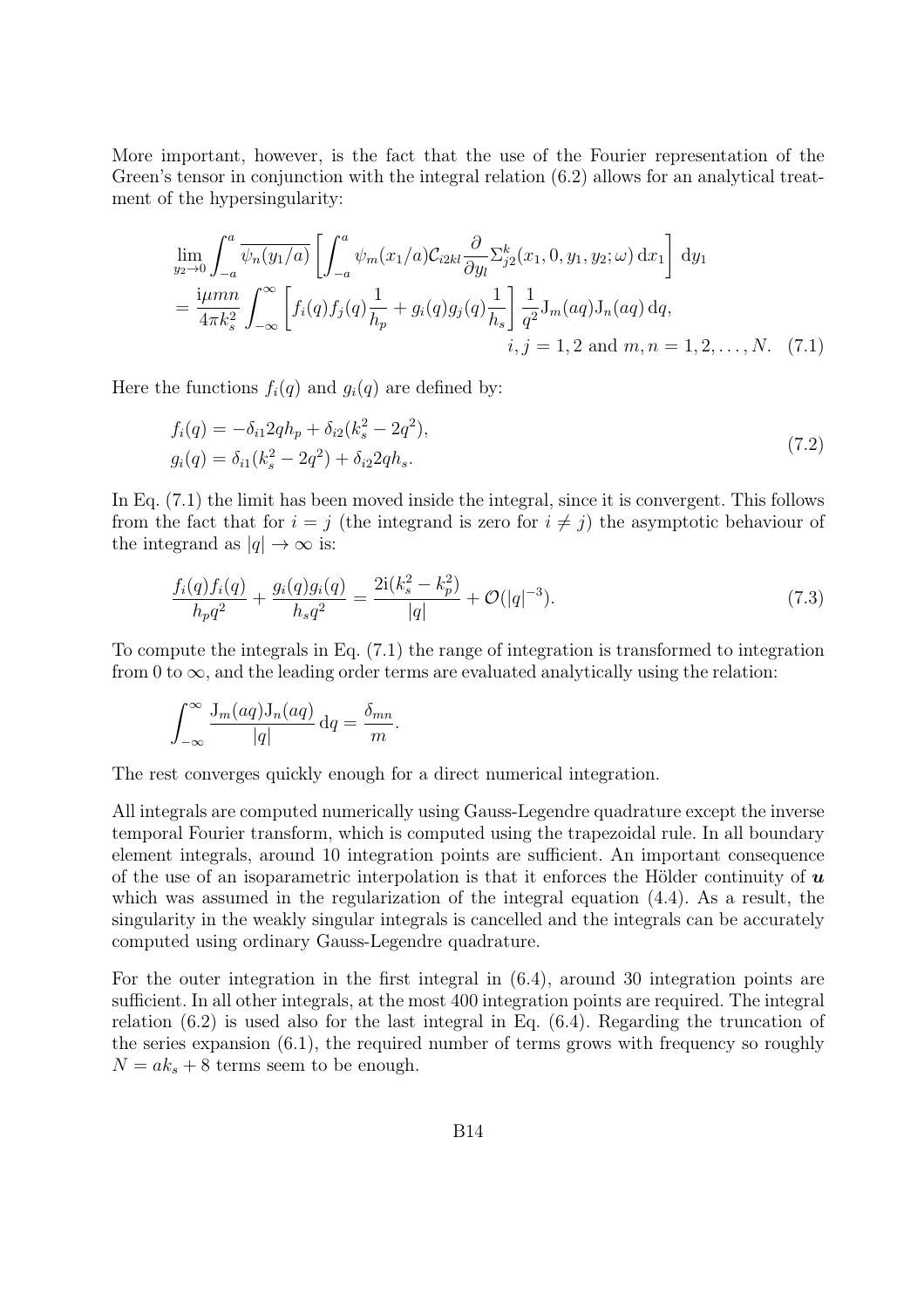

FIGURE 3. The echo amplitude as a function of probe position, crack angle  $\beta = 90^{\circ}$ . Solid curves (-): crack present, dashed curves (--): crack absent.

In all the examples presented a pulse-echo testing situation (i.e. the same probe acting as both transmitter and receiver) is simulated and the back surface  $g(x_1^b)$  is chosen as:

$$
g(x_1^b) = \begin{cases} 0, & x_1^b < b, \\ \frac{A}{2} \left[ 1 + \sin \left( \frac{\pi}{c - b} \left( x_1^b - \frac{c + b}{2} \right) \right) \right], & b \leq x_1^b \leq c, \\ A, & x_1^b > c, \end{cases}
$$

where  $A$ ,  $b$ , and  $c$  are defined in Fig. 1. In the numerical examples given, the parameters of the non-planar back surface are  $A = 7.5$  mm,  $b = -1$  mm and  $c = 6.5$  mm. The Lamé constants of the material are  $\lambda = 113.2 \text{ GPa}$  and  $\mu = 80.9 \text{ GPa}$ , respectively, and the density is  $\rho = 7900 \text{ kg/m}^3$ . A 5 mm wide crack with  $\beta = 90^\circ$  (i.e. vertical) or  $\beta = 135^\circ$  is considered, and in both cases the crack center is located 5 mm from the lower part of the back surface. The probe is a 10 mm wide SV-probe with angle  $\gamma = -45^\circ$  and fluid coupling so that  $\delta = 0$ . The probe is located at a vertical distance of 20 mm from the lower part of the back surface. Damping is incorporated in the model by giving the Lamé constants imaginary parts of 1 % of the real parts.

The numerical results presented in this section were obtained for a back surface length of roughly 50 pressure wavelengths and boundary elements with a length of  $1/4$  of the Rayleigh wavelength. In the computation of the time traces 100 frequencies were used. These choices have been seen to generate good accuracy in the considered cases.

Figures 3 and 4 show the pulse-echo signal response as a function of probe position for crack angles  $\beta = 90^{\circ}$  and  $\beta = 135^{\circ}$ , respectively. These signal responses were computed for a single frequency of 2 MHz. The results are not calibrated, but the same normalization is used so the results can be compared. In these figures the dashed curves show the signal response from the back surface in the absence of the crack, and the full-drawn curves show the total signal response with the crack present.

Figures 3(a) and 3(b) show the results for the vertical crack with a planar and non-planar back surface, respectively. As seen in Fig. 3(a) the crack gives a strong corner echo with an amplitude maximum for a probe position around 18 mm to the left of the crack. In the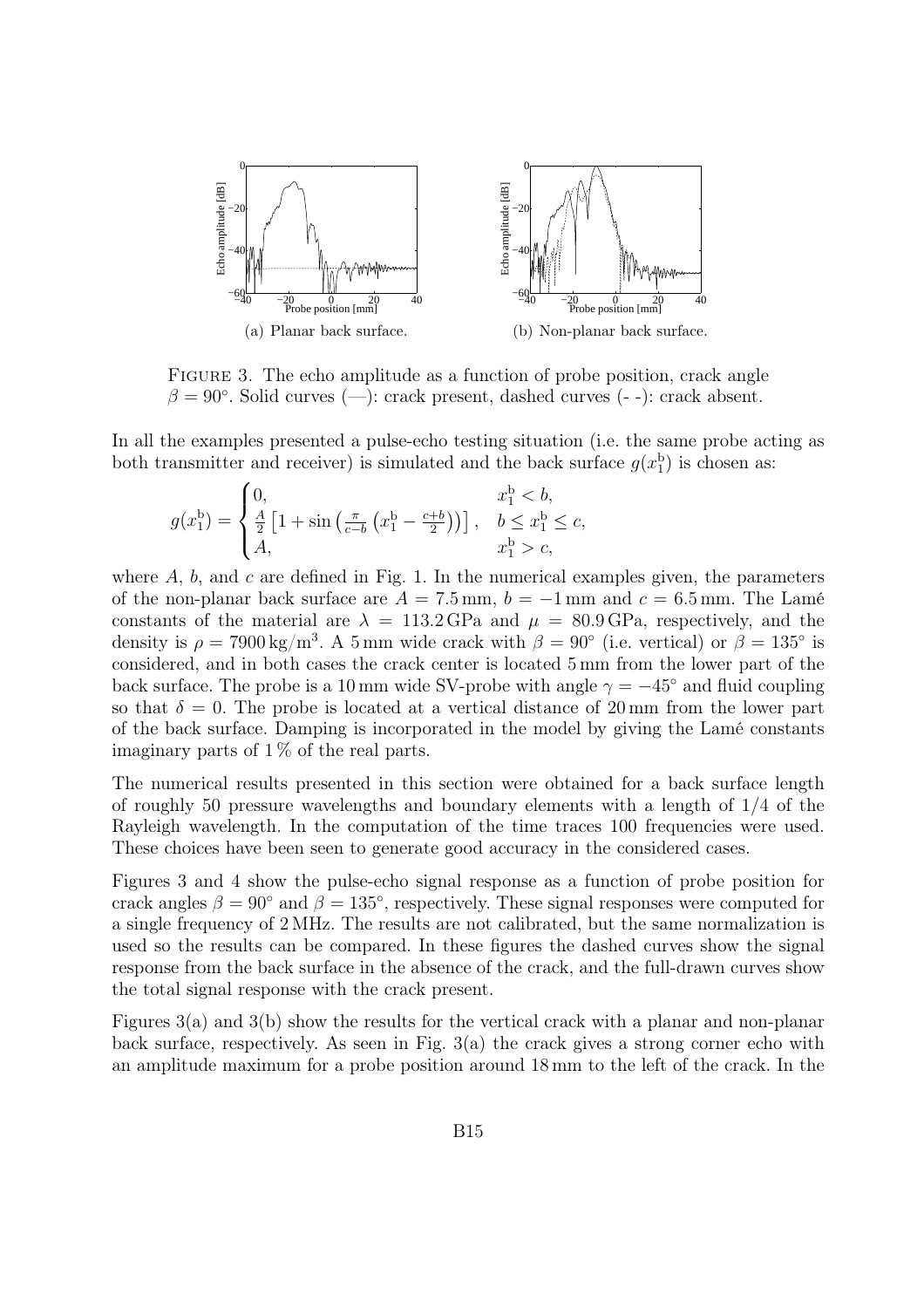

FIGURE 4. The echo amplitude as a function of probe position, crack angle  $\beta = 135^{\circ}$ . Solid curves (--): crack present, dashed curves (--): crack absent.

case of the non-planar back surface in Fig. 3(b) the total amplitude maximum is instead attained for a probe position around 9 mm to the left of the crack, where the reflection by the back surface is strongest.

Figures 4(a) and 4(b) show the corresponding results for the crack with  $\beta = 135^{\circ}$ . A strong echo from the crack is observed in Fig. 4(a), with amplitude maximum for a probe position around 25 mm to the left of the crack. The results for the non-planar back surface in Fig. 4(b) show a strong echo with maximum for a probe position around 17 mm to the left of the crack. This maximum is stronger than for the planar back surface in Fig.  $4(a)$ , as expected due to a focusing effect of the non-planar part of the back surface which reflects incoming waves onto the crack and back to the probe.

It can also be noted in Figs.  $3(a)$  and  $4(a)$  that the planar back surface gives a very weak signal response which is also independent of probe position, as expected. The back surface signal response is also seen to be the same in Figs.  $3(a)$  and  $3(b)$  as in Figs.  $4(a)$  and  $4(b)$ , respectively, as they must be since the back surface is the same.

Figures 5 and 6 show the time traces for the cracks with  $\beta = 90^{\circ}$  and  $\beta = 135^{\circ}$ , respectively, for a probe position 20.1 mm to the left of the crack center. The center frequency is  $f_c =$ 2 MHz and the 6 dB bandwidth is  $\Delta f = 1$  MHz. The normalization is the same in all time traces, but it should be noted that the scale is different in the time traces for the planar back surface without the crack.

The time traces provide valuable means of checking the results, since the different contributions to the total signal response can be identified in these plots. This is discussed below for the results in Fig. 5, and an analogous analysis can be carried out to identify the pulses in Fig. 6. This is omitted here, but as noted above the back surface signal response must be identical regardless of crack angle. Accordingly, one may note that the time traces are the same in Figs.  $5(a)$  and  $5(c)$  as in Figs.  $6(a)$  and  $6(c)$ , respectively.

Figure 5(a) shows the time traces for the planar back surface without the crack. In the traces only the small fraction of the pulses reflected vertically by the back surface are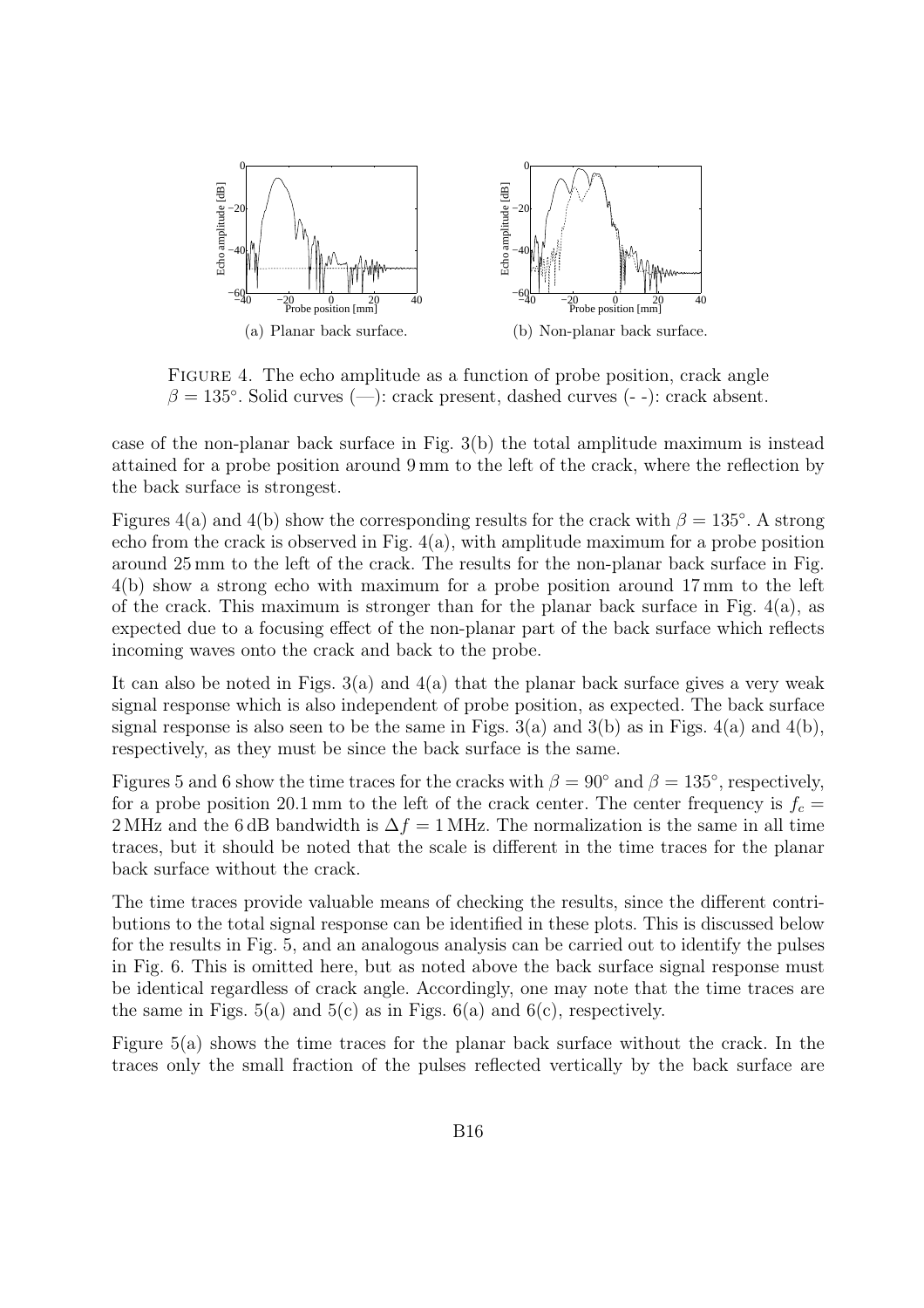

(a) Planar back surface, crack absent.



(c) Non-planar back surface, crack absent.



(b) Planar back surface, crack present.



(d) Non-planar back surface, crack present.

FIGURE 5. The time traces for a probe located 20.1 mm to the left of the crack, crack angle  $\beta = 90^{\circ}$ .

present, as expected. This wave path length corresponds to an arrival time of  $t \approx 6.8 \,\mu s$ for a pure P-wave pulse, and this pulse is clearly visible in the traces. The mode converted pulses with arrival times of  $t \approx 9.6 \,\mu s$  are also visible. The pure SV-wave pulse with an arrival time of  $t \approx 12.5 \,\mu s$  is very weak since the coupling parameter  $\delta = 0$ , but a careful look reveals also this pulse in the traces.

Figure 5(b) shows the time traces for the planar back surface with the vertical crack present. The pulses from the back surface are of course present also here, but the pure SV-wave pulse from the corner echo with a wave path length corresponding to an arrival time of  $t \approx 17.9 \,\mu s$  now dominates the signal response. The corresponding pure P-wave pulse is much weaker since the probe is of SV type. This pulse, with an arrival time of  $t \approx 9.7 \,\mu s$ , also coincides with the mode converted pulses from the back surface mentioned above in connection to Figs.  $5(a)$  and  $5(b)$ . In addition, the pure P-wave pulse which is diffracted by the lower crack tip and then reflected by the back surface also has an arrival time of  $t \approx 9.6 \,\mu s$ , and these three pulses are thus indistinguishable from each other. More apparent in the traces is the total contribution of the corner echo pulses from incoming SV-waves which are mode converted at the back surface (arrival time  $t \approx 13.4 \,\mu s$ ) and on the crack (arrival time  $t \approx 14.3 \,\mu s$ ), respectively. Finally, in contrast to the case in Fig. 5(a) with no crack, there are now also possibilities of multiple reflections between the crack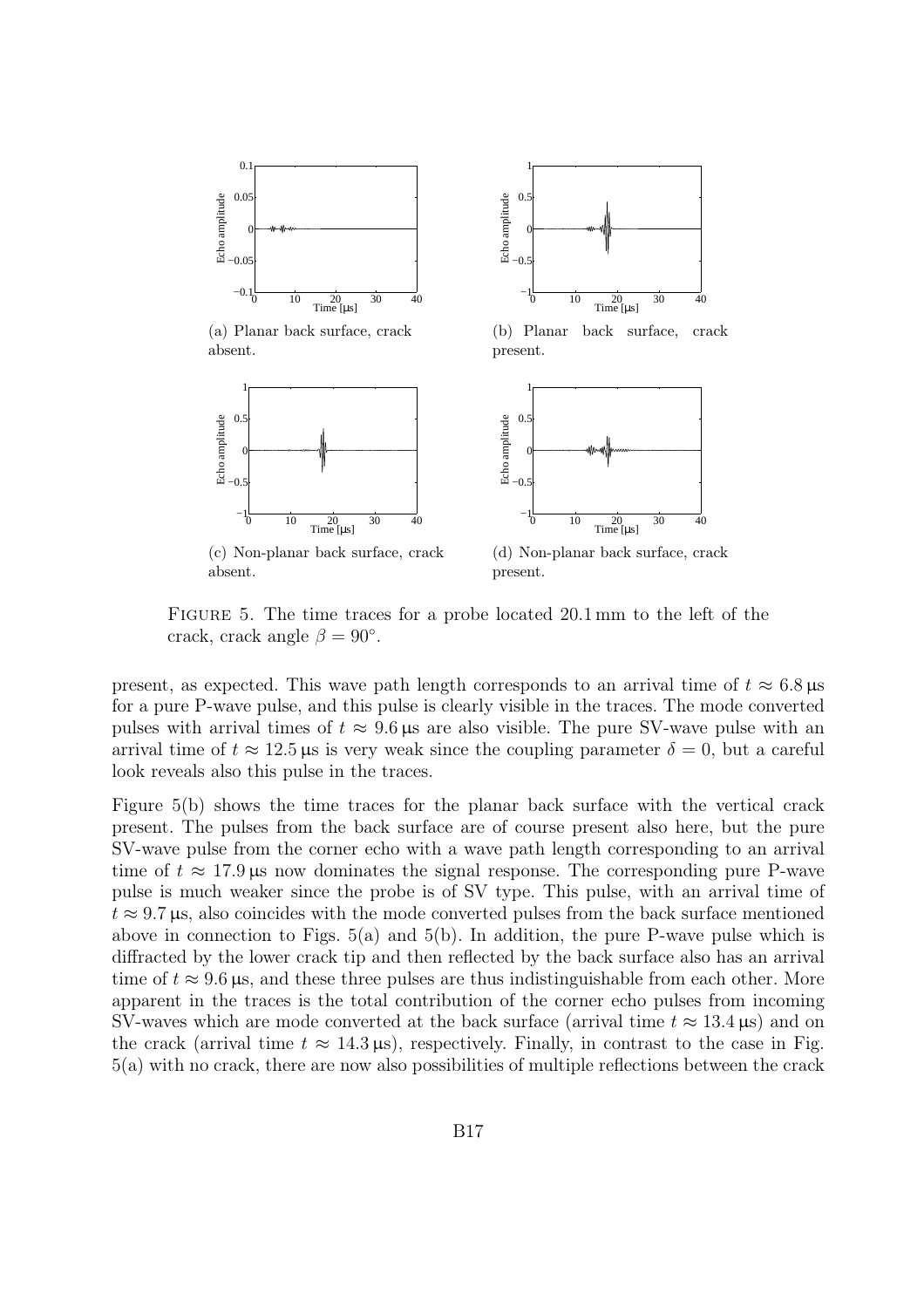

(a) Planar back surface, crack absent.



(c) Non-planar back surface, crack absent.



(b) Planar back surface, crack present.



(d) Non-planar back surface, crack present.

FIGURE 6. The time traces for a probe located 20.1 mm to the left of the crack, crack angle  $\beta = 135^{\circ}$ .

and back surface. These multiple reflections give rise to small pulses arriving late in the traces, as observed in Fig. 5(b).

The situation is more complicated for the non-planar back surface in Figs. 5(c) and 5(d). The time traces obtained in the absence of the crack, as shown in Fig. 5(c), feature the same pure P-wave pulse from the back surface arriving at  $t \approx 6.8 \,\mu s$  as in the cases above, and the corresponding mode converted pulses and the pure SV-wave pulse are also present. However, the strong direct reflection by the non-planar part of the back surface of the pure SV-wave dominates the signal response, with a wave path length corresponding to an arrival time of  $t \approx 17.7 \,\mu s$ . The corresponding pure P-wave pulse arriving at  $t \approx 9.6 \,\mu s$ is also present although impossible to distinguish in time from the mode converted pulses from the planar part of the back surface. Finally the mode converted pulses from direct reflection by the non-planar part of the back surface with arrival times of  $t \approx 13.7 \,\text{\textmu s}$  are also clearly visible in the figure.

Figure 5(d) shows the time traces for the non-planar back surface, with the crack present. As expected the weak reflections by the planar part of the back surface, discussed above, are present also here. In addition the corner echoes and the pulses reflected by the nonplanar part of the back surface, all discussed above, are also present. However, since the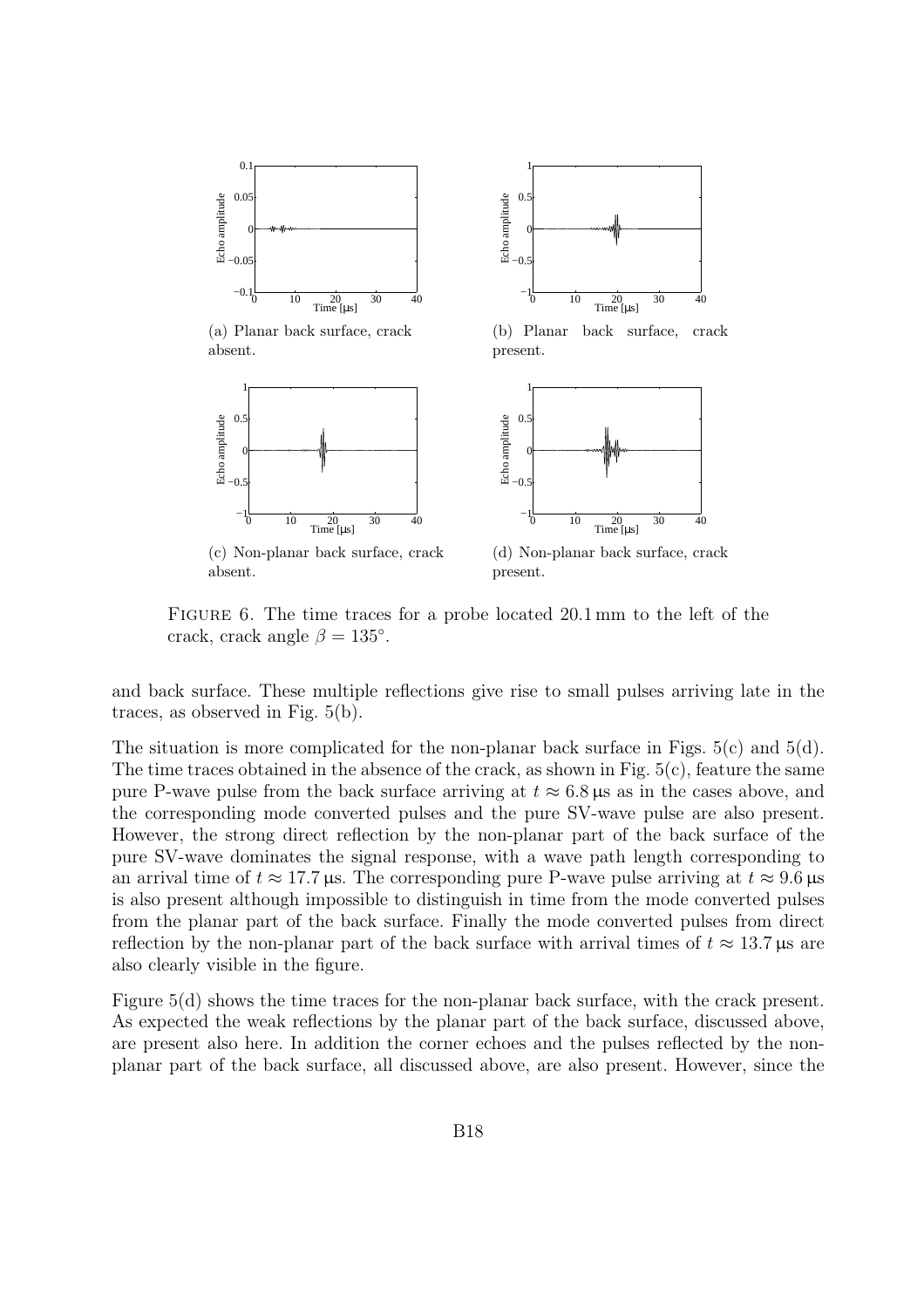arrival times of these pulses coincide the different contributions cannot be distinguished. The mode converted corner echoes and pulses reflected by the non-planar part of the back surface are seen to generate a stronger signal response as compared to Figs. 5(b) and 5(c). In contrast, the pure SV-wave corner echo and reflection by the non-planar part of the back surface are seen to generate a weaker signal response in the same comparison. These effects are likely due to constructive and destructive interference, respectively, of the different pulses. Finally it can be noted that with a non-planar back surface more complex multiple reflections between the crack and back surface are possible than for the planar back surface, resulting in more and stronger pulses arriving late in the time traces.

## 8. Concluding remarks

In this paper a 2D P-SV model of ultrasonic testing for interior strip-like cracks near a non-planar back surface is developed. The incident field emitted from an ultrasonic contact probe is modelled by prescribing the traction on the component beneath the probe. This enables the derivation of an explicit expression for the incident field in terms of an inverse Fourier transform. The wave scattering problem is solved by reformulating it as two coupled boundary integral equations for the unknown crack opening and back surface displacements. By using a combination of a series expansion of the crack opening displacement and a boundary element discretization of the back surface to solve the coupled integral equations, the hypersingularity in the BIE for the crack can be treated analytically while the geometry of the back surface is allowed to be quite arbitrary. The model is completed by employing an electromechanical reciprocity relation to model the action of the receiving probe and applying an inverse temporal Fourier transform to obtain the time traces.

The model presented in this paper treats the 2D in-plane case with a strip-like crack. In future research the 3D case with other types of defects will be treated.

## **ACKNOWLEDGMENTS**

The work presented in this paper is sponsored by the Swedish Radiation Safety Authority (SSM) and this is gratefully acknowledged.

#### **REFERENCES**

- [1] R.K. Chapman. A system model for the ultrasonic inspection of smooth planar cracks. J. Nondestr. Eval., 9:197–210, 1990.
- [2] P. Calmon, A. Lhémery, I. Lecæur-Taïbi, R. Raillon, and L. Paradis. Models for the computation of ultrasonic fields and their interaction with defects in realistic NDT configurations. Nucl. Eng. Des., 180:271–283, 1998.
- [3] P. Bövik and A. Boström. A model of ultrasonic nondestructive testing for internal and subsurface cracks. J. Acoust. Soc. Am., 102:2723–2733, 1997.